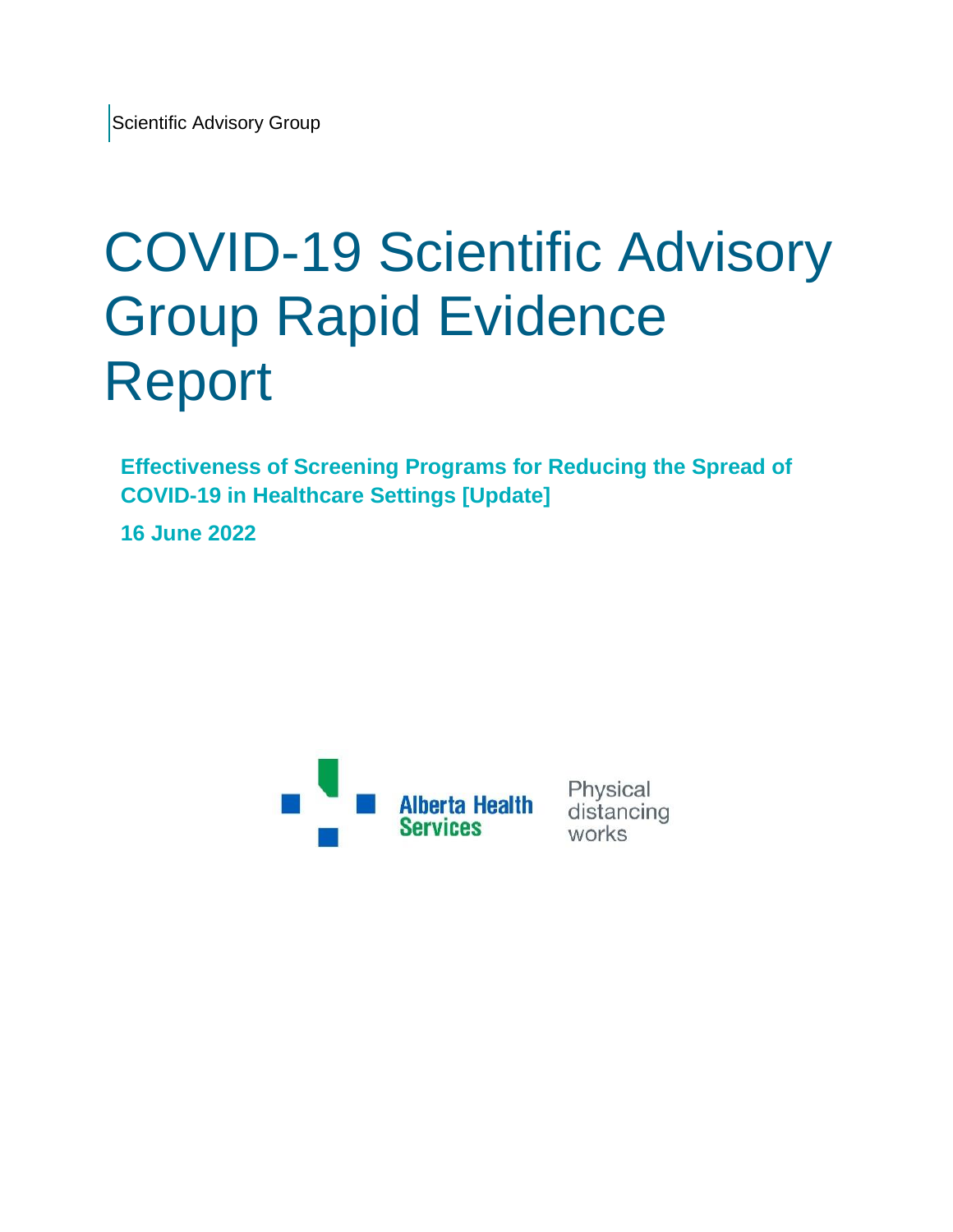# <span id="page-1-0"></span>Table of contents

| Topic: Effectiveness of Screening Programs for Reducing the Spread of COVID-19 in   |    |
|-------------------------------------------------------------------------------------|----|
|                                                                                     |    |
|                                                                                     |    |
|                                                                                     |    |
|                                                                                     |    |
|                                                                                     |    |
|                                                                                     |    |
|                                                                                     |    |
|                                                                                     |    |
|                                                                                     |    |
|                                                                                     |    |
|                                                                                     |    |
|                                                                                     |    |
| Are COVID-19 workplace screening programs effective in identifying symptomatic      |    |
|                                                                                     |    |
|                                                                                     |    |
| Is there evidence that WSPs reduce the risk of COVID-19 transmission within         |    |
|                                                                                     |    |
|                                                                                     |    |
|                                                                                     |    |
|                                                                                     |    |
| How does the effectiveness of WSPs vary based on the community prevalence of        |    |
|                                                                                     |    |
| Does health / symptom screening for visitors reduce the rates of in-hospital COVID- |    |
|                                                                                     |    |
|                                                                                     |    |
|                                                                                     |    |
|                                                                                     |    |
| Table of evidence for the effectiveness of symptom-based and lab-based workplace    |    |
|                                                                                     | 20 |
|                                                                                     |    |
|                                                                                     |    |
|                                                                                     |    |
|                                                                                     |    |
|                                                                                     |    |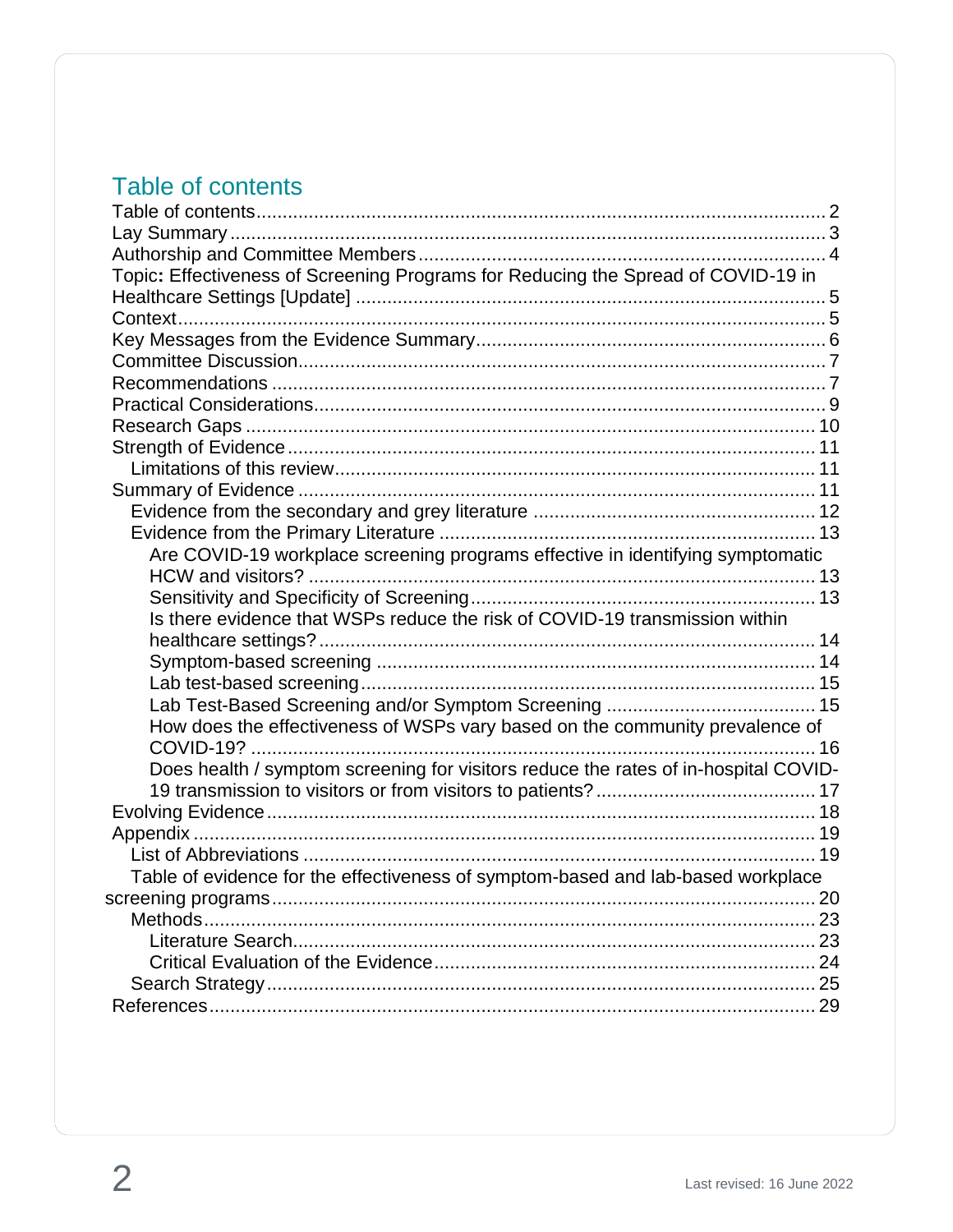## <span id="page-2-0"></span>Lay Summary

#### BACKGROUND

- The AHS "Fit For Work" screening program was implemented in late March 2020
- AHS staff, physicians, students, volunteers, and visitors are required to be screened for COVID-19 symptoms and risk factors at the front doors of AHS patient care sites. Screening stations at entry points involve symptom questionnaire, hand hygiene, and provision of a medical grade mask.
- As COVID-19 is circulating at high levels in the community and other public health restrictions have been lifted, the benefit of continued workplace screening programs is unclear.
- Over time, people will get tired of screening processes and start to ignore them. It is important to balance the safety of staff and patients with a program that will make it easy for people to stay home if they are sick and get tested if necessary.
- This review is intended to help health system leaders make a decision about screening in AHS facilities.

#### KEY MESSAGES

- There was not enough evidence about workplace screening programs to make a judgement one way or another about their effectiveness
- In-person screening programs may be better at identifying people who are sick and stopping them from attending work while they have symptoms than programs that are based on an app or online tool.
- There was no evidence to show that screening programs are still effective with the highly transmissible Omicron variant of COVID-19 and now that a majority of healthcare workers are vaccinated.

#### RECOMMENDATIONS

- Collect data on screening program acceptance, staff screening effectiveness, visitor screening effectiveness, and outbreak investigations in order to design a strategy for controlling respiratory viruses in healthcare settings.
- Intermittently review the screening programs in place and adapt to the specific local context (eg. patient vulnerability, community transmission level, other measures in place, new variants).
- Promote a "Healthy Worker Culture" where staff are empowered to stay home when symptomatic and supported by organizational policies (eg. sick leave, flexible work assignments).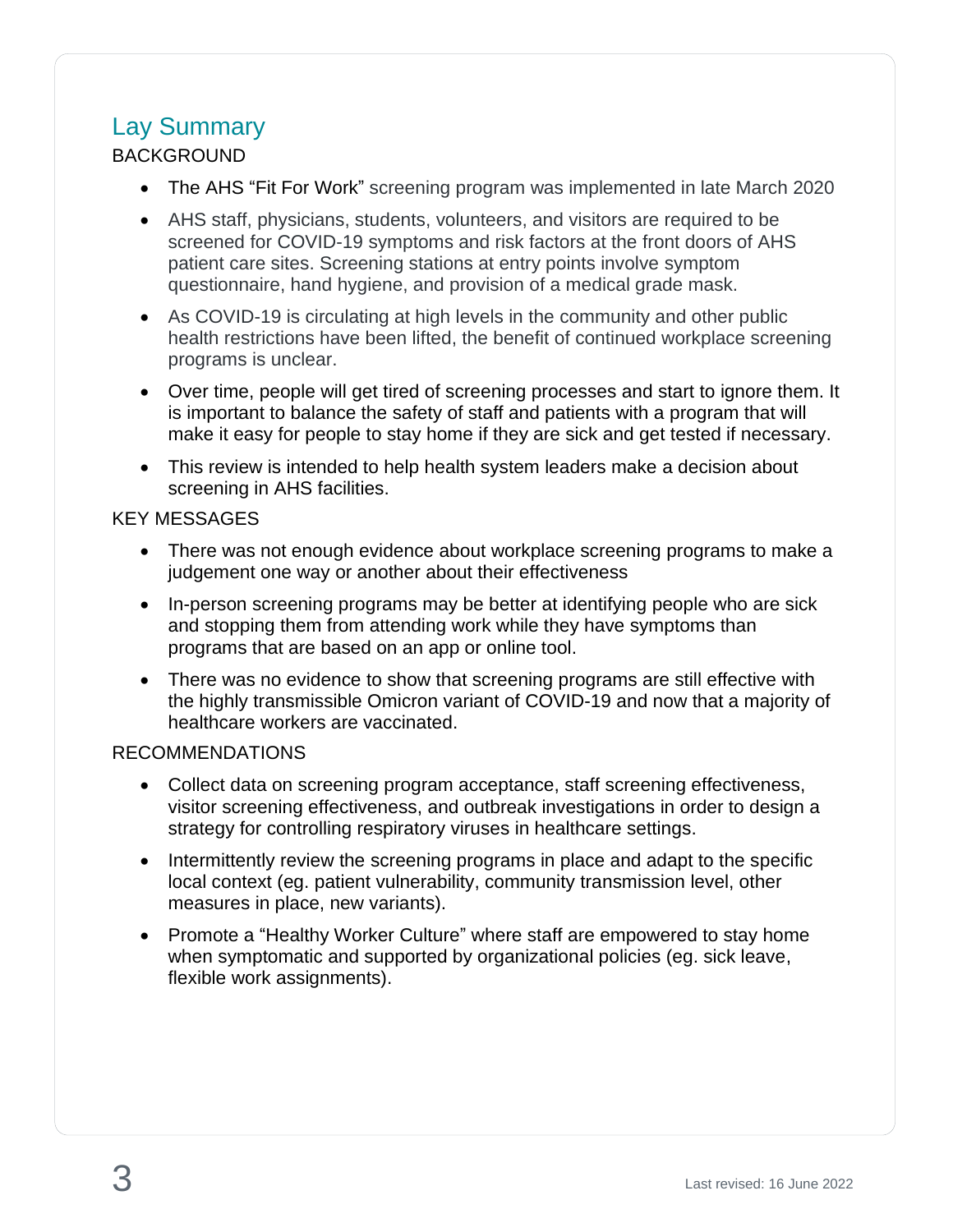## <span id="page-3-0"></span>Authorship and Committee Members

| <b>Name</b>                                                                                                                                                                        | <b>Contribution</b>                                                           |
|------------------------------------------------------------------------------------------------------------------------------------------------------------------------------------|-------------------------------------------------------------------------------|
| <b>Heather Sharpe</b>                                                                                                                                                              | Writer (Evidence extraction, draft preparation, revisions)                    |
| Susanne King-Jones                                                                                                                                                                 | Librarian (Literature search)                                                 |
| Alexander Doroshenko                                                                                                                                                               | <b>Primary Reviewer</b>                                                       |
| Kimberly Nickoriuk, Jeff Roe, James<br>Silvius, Angela Almstrong, Stephen<br>Tsekrekos, Uma Chandran                                                                               | <b>Secondary Reviewers</b>                                                    |
| Lynora Saxinger, Scott<br>Klarenbach, Braden Manns                                                                                                                                 | Scientific Advisory Group chairs (oversight and leadership<br>responsibility) |
| John Conly, Alexander<br>Doroshenko, Shelley Duggan,<br>Grant Innes, Elizabeth MacKay,<br>Rosana Salvaterra, Lynora<br>Saxinger, Jeremy Slobodan,<br>Brandie Walker, Nathan Zelyas | Discussion, revision, and approval of document                                |

© 2022, Alberta Health Services, COVID-19 Scientific Advisory Group



This copyright work is licensed under th[e Creative Commons Attribution-NonCommercial-NoDerivative 4.0](https://creativecommons.org/licenses/by-nc-nd/4.0/)  [International license.](https://creativecommons.org/licenses/by-nc-nd/4.0/) You are free to copy and distribute the work including in other media and formats for non-commercial purposes, as long as you attribute the work to Alberta Health Services, do not adapt the work, and abide by the other licence terms. To view a copy of this licence, see

[https://creativecommons.org/licenses/by-nc-nd/4.0/.](https://creativecommons.org/licenses/by-nc-nd/4.0/) The licence does not apply to AHS trademarks, logos or content for which Alberta Health Services is not the copyright owner. Disclaimer: This material is intended for general information only and is provided on an "as is", "where is" basis. Although reasonable efforts were made to confirm the accuracy of the information, Alberta Health Services does not make any representation or warranty, express, implied or statutory, as to the accuracy, reliability, completeness, applicability or fitness for a particular purpose of such information. This material is not a substitute for the advice of a qualified health professional. Alberta Health Services expressly disclaims all liability for the use of these materials, and for any claims, actions, demands or suits arising from such use.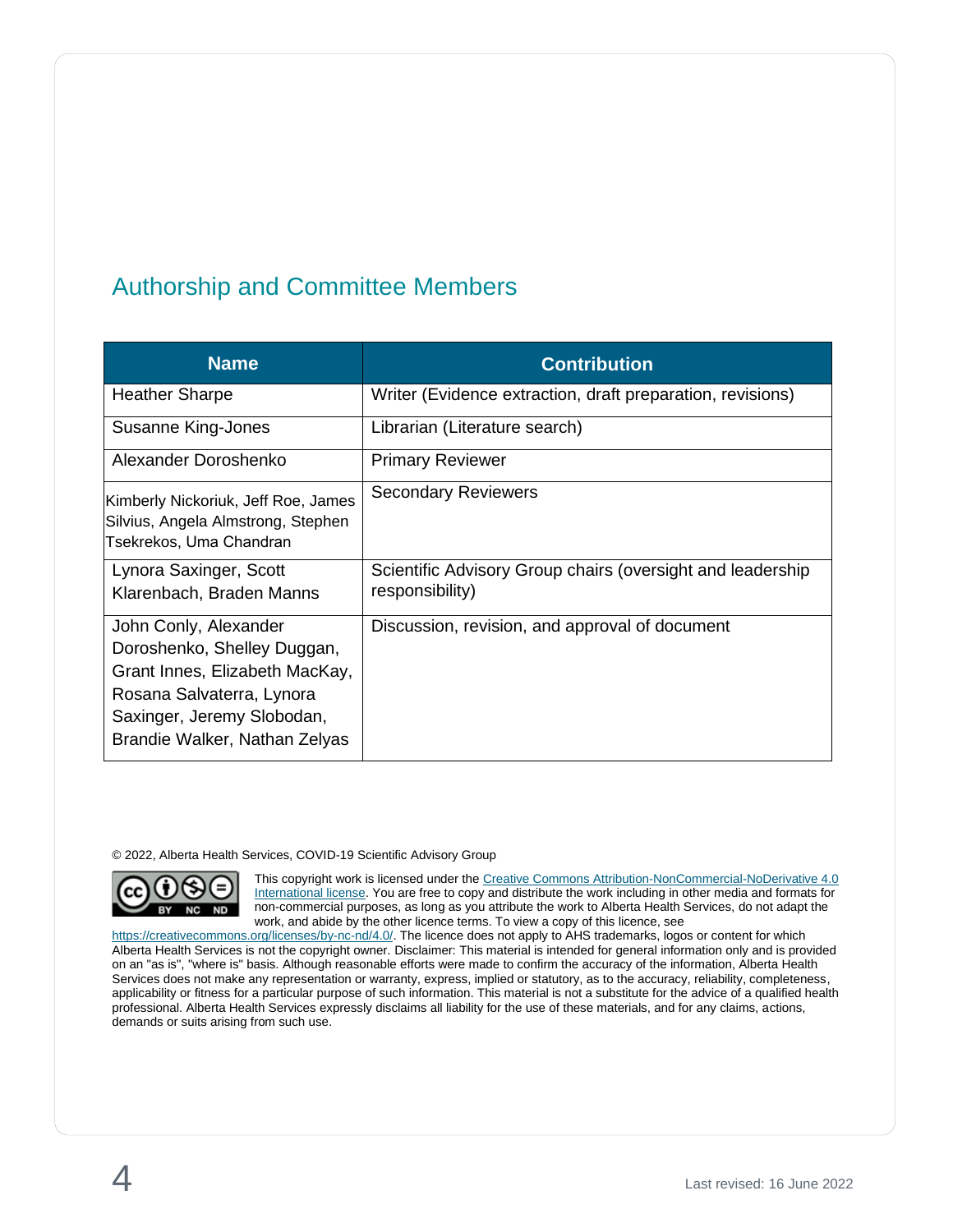# <span id="page-4-0"></span>Topic**:** Effectiveness of Screening Programs for Reducing the Spread of COVID-19 in Healthcare Settings [Update]

- **1. Are COVID-19 workplace screening programs (WSP) effective in identifying healthcare workers and visitors with COVID-19 symptoms?**
- **2. Is there evidence that WSPs reduce the risk of COVID-19 transmission within healthcare settings?**
- **3. How does the effectiveness of WSPs vary based on the community prevalence of COVID-19?**
- **4. Does health / symptom screening of visitors reduce the rates of in-hospital COVID-19 transmission to visitors or from visitors to patients?**

## <span id="page-4-1"></span>**Context**

- This review is to serve as an update of the June 2020 review. As such, this review is inclusive of research from June 2020 to May 2022 and will not duplicate descriptions of studies in the prior review. The previous review can be found here: [https://www.albertahealthservices.ca/assets/info/ppih/if-ppih-covid-19-sag](https://www.albertahealthservices.ca/assets/info/ppih/if-ppih-covid-19-sag-effectiveness-of-workplace-screening-programs-rapid-review.pdf)[effectiveness-of-workplace-screening-programs-rapid-review.pdf](https://www.albertahealthservices.ca/assets/info/ppih/if-ppih-covid-19-sag-effectiveness-of-workplace-screening-programs-rapid-review.pdf)
- The "fit for work" screening program was put in place in AHS in late March 2020. Current screening applies to AHS staff, physicians, students and volunteers as well as visitors in all AHS patient care sites. Screening stations at entry points involve symptom questionnaire, hand hygiene, and provision of a medical grade mask.
- The effectiveness of the 'fit for work' screening program is of interest because of considerations around its added value compared with resources used to implement such program, particularly in the context of very high rates of Omicron transmission in community settings and in healthcare, coupled with lower rates of confirmed diagnoses. In this situation, entry screening may add little benefit because of an overall higher risk of transmission from undetected paucisymptomatic individuals.
- The benefit of workplace screening programs needs to be assessed in the context of resources required, as the balance of these (degree of additional benefit and feasibility of resource allocation for WSP versus allocation for other transmission prevention supports) may vary over time.
- There are concerns that HCW may become less adherent to screening policies over time, so optimizing feasible screening processes in a way that encourages continued adherence and facilitates recommended testing and sick leave will be important in overall respiratory virus transmission management.
- The potential objectives of WSP include: reduce the risk of nosocomial transmission of COVID-19, promote appropriate use of personal protective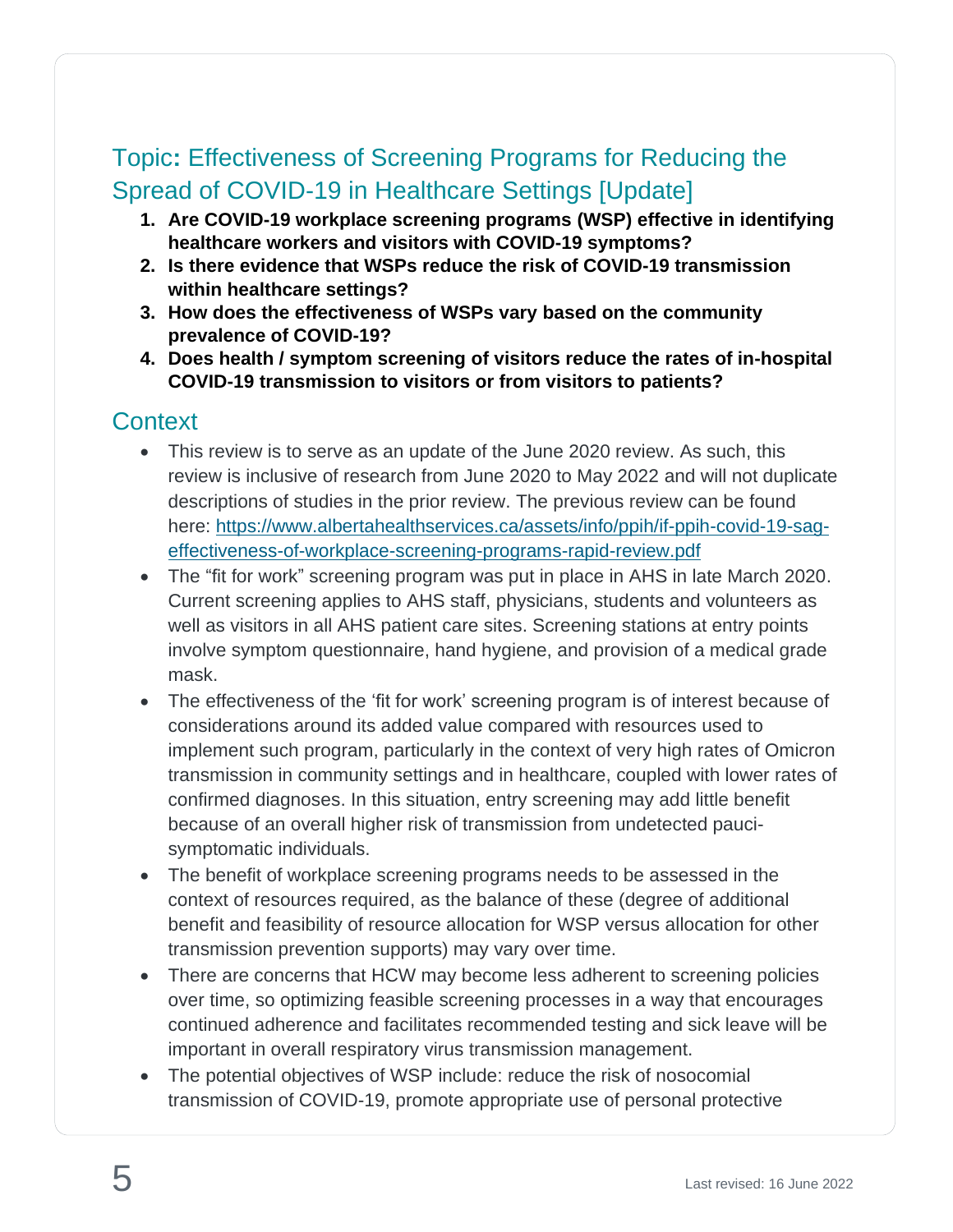equipment in healthcare settings, and promote other public health measures, such as self-isolation during illness.

- Studies focused on serological testing for health care workers are not included in this review, as serologic testing is not in current use to identify active, potentially transmissible infection.
- Individual studies that addressed patient screening were excluded from this review, as were screening studies conducted in non-healthcare settings. Systematic reviews may have included otherwise excluded populations/settings. Whether workplace screening programs are additive in reducing health care transmission risk in settings of very high community transmission and infection prevalence, including the Omicron waves of 2022, is unclear. Additionally, several of the studies were conducted prior to the widespread dissemination of vaccinations, as well as prior to the emergence of the Omicron variant. This limits the generalizability of the results to the current pandemic management.

## <span id="page-5-0"></span>Key Messages from the Evidence Summary

- The two most common approaches to WSP in the literature are 1) symptom screening through in person or electronic surveys to identify symptomatic healthcare workers (HCWs), and 2) laboratory testing to identify COVID-19 positive asymptomatic HCWs most commonly (Reverse Transcriptase – Polymerase Chain Reaction (RT-PCR testing). Less common methods include temperature screening alone or in combination with entirely online self-reported symptom assessment.
- Although many organizations, including AHS, use self report instruments there were no published transmission outcome assessments of this approach; although one report suggested that implementation identified a large proportion of HCW who were going to work with mild symptoms ("presenteeism") and facilitated access to testing and isolation information.
- Consistent with the June 2020 review, despite the widespread use of WSP for HCWs and visitors for COVID-19, there is insufficient evidence that directly answers the research questions of comparative effectiveness of various types of WSP in either identifying symptomatic individuals (HCWs and visitors) or reducing COVID-19 transmission in health care settings. WSP may limit transmission by reducing presenteeism (HCWs from attending work while symptomatic, related to issues such as related to staffing shortfalls, personal responsibility, or financial needs).
- Importantly, there is little outcome-based data on the additive benefit of these programs in healthcare settings after widespread vaccination or since emergence of the Omicron variant of concern (VOC) which is noted to be more transmissible despite infection control and public health precautions.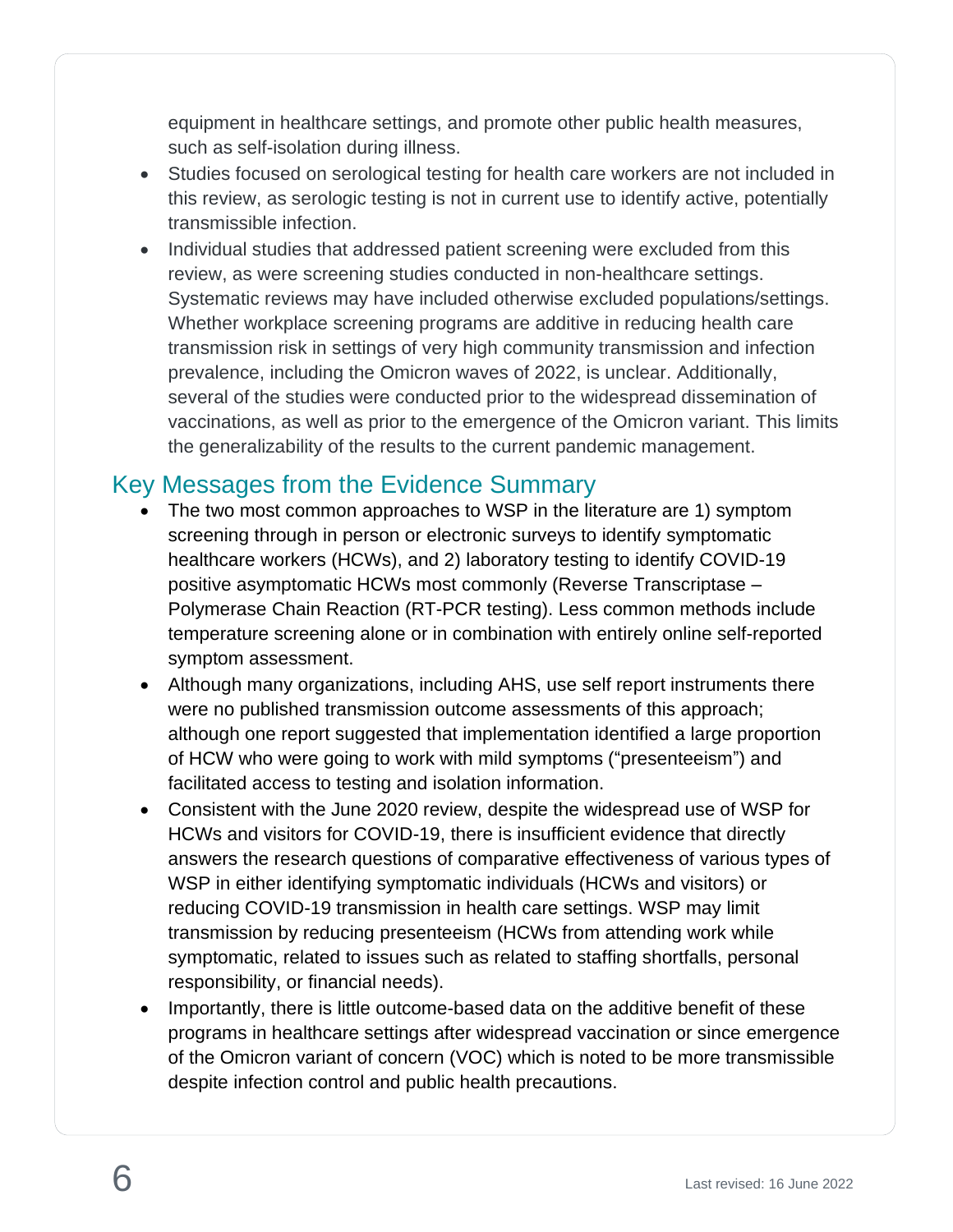- In available literature, symptom assessment or temperature checks alone have low sensitivity of identifying individuals with COVID-19. Lab based screening programs are reported to have better sensitivity, but this is affected by frequency of testing and may be limited by feasibility and acceptability in high prevalence transmission periods. Some data suggests a combination of screening methods may be more appropriate, however evidence to support this is of low quality and the possible incremental benefit may be small and may vary with community transmission conditions.
- The risk to HCW of workplace based COVID transmission using present IPC and vaccination recommendations has been low and data suggest that most HCW risk is congruent with their contextual community- based risk. An AHS report determined that only 6% of COVID-19 cases among staff in a 3-month period (March-May 2021) likely contracted the virus in the workplace, similarly in April 2020-February 2021 13% of COVID-19 cases among staff were contracted in the workplace (Amin et al., 2022). More recent data would be advantageous to consider this context following the emergence of the Omicron variant which has exhibited overall higher transmissibility in community settings.

## <span id="page-6-0"></span>Committee Discussion

Committee members concluded that there was limited additional evidence published since the last review particularly with respect to effectiveness /added value of symptoms-based screening, although there were more studies evaluating testing-based screening. The impact of transmission of other respiratory viruses within healthcare setting (including influenza, RSV and others) is acknowledged and thus an overall strategy around respiratory virus risk assessment and instituting evidence-based and quality control program-oriented precautions was suggested. There was an agreement that reported studies may not reflect the current epidemiological situation of both higher transmission associated with Omicron variant and higher vaccination coverage. Committee members commented that collection and analysis of AHS data would be helpful to formulate and revise WSP screening policies and evaluate outcomes and processes.

#### <span id="page-6-1"></span>Recommendations

*This updated review did not identify sufficient new evidence to suggest direct changes to the recommendations from the prior version (June 2020), which also had limited evidence. The recommendations provided here are therefore based on expert opinion and are aimed at overall respiratory virus transmission management.* 

1. A transdisciplinary group (involving Infection Prevention and Control (IPC), Workplace Health and Safety (WHS) and Public Health) should be established (with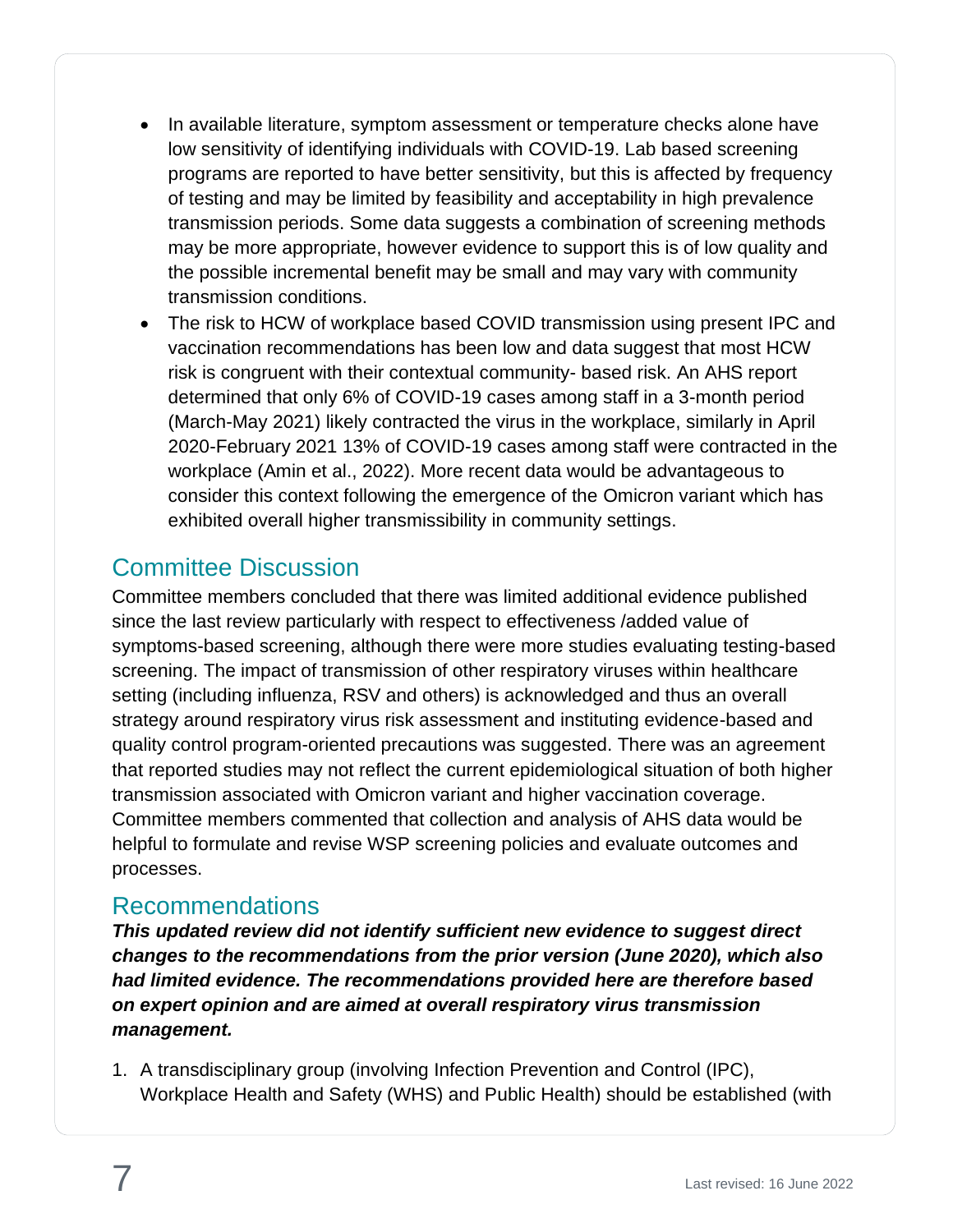dedicated time/human resource support) to design processes to support an overall respiratory virus control strategy. This would involve the identification, collation and review of data around workplace screening and other control measures that interact to reduce transmission (eg. universal masking and distancing). Elements could include:

- a) Assessing staff acceptance and self reported adherence to recommended symptom survey processes; establish and publicly report rotating audits of survey completion
- b) Collecting survey result data (example proportion of HCW at work with symptoms, proportion directed to test or isolate by current guidelines), and estimate cases averted due to screening/following isolation guidance
- c) Collecting results of visitor screening processes in current use (proportion of visitors found symptomatic if universally screened, number of visitors identified as symptomatic and excluded if done as a ward-based process)
- d) Collating and reviewing results of hospital or long-term care respiratory virus outbreak investigations, and the impact of nosocomial respiratory virus transmission
- e) Establishing or maintaining expedited processes for staff respiratory virus testing based on current recommendations (which may vary by circulating SARS-CoV-2 strain or by cocirculating viruses) and collecting staff virologic testing results
- f) Reviewing existing WHS data on HCW infection, exposure sources, facility outbreak reports, nosocomial COVID-19 cases, and previous IPC data on other nosocomial respiratory virus (particularly influenza) transmission should be used to inform a baseline report.
- 2. Resources should be allocated to further establish a "Healthy Worker" culture in AHS, with clear institutional policies, communications, and worker supports to ensure staff can stay home when they feel unwell. These activities may include elements such as flexible and supportive sick leave pay policies, alternate call schedules in case of physician illness, allowance for flexible work assignments, protecting HCW privacy in case of illness, and an awareness campaign to reduce the stigma around staying home while symptomatic.
- 3. Intermittent review of workplace screening policies is suggested, as the context of pandemic and overall respiratory virus control strategies should adapt to modify intensity of screening or tailor screening in different risk areas. Considerations include:
	- a. Estimated level of community transmission: In times of very high community transmission and/or transmission predominantly from paucisymptomatic and asymptomatic individuals, the additive value of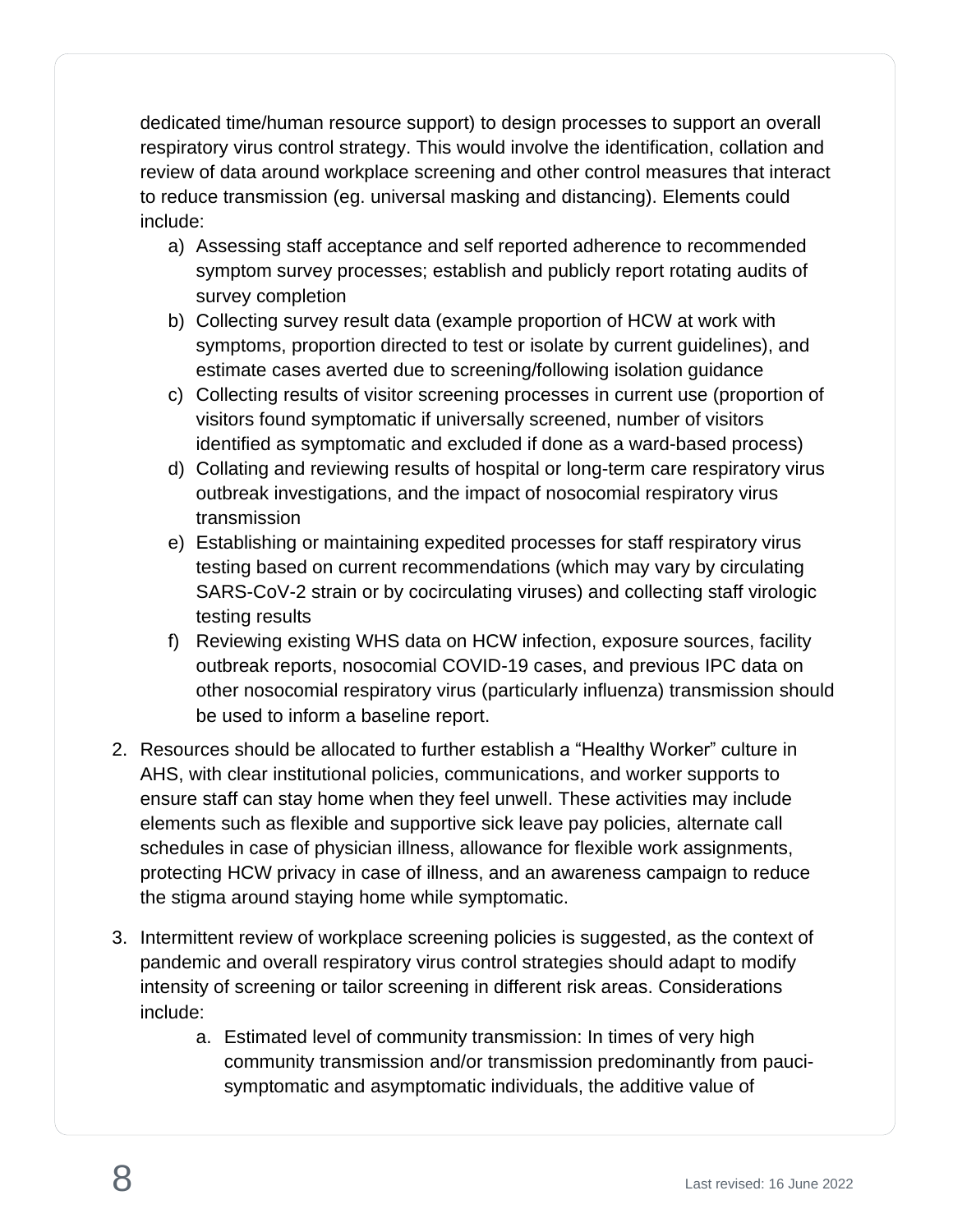screening (excluding testing) based on symptoms reporting may be limited. Community transmission assessment should include review of case numbers, hospitalizations, percent positivity, and wastewater data.

- b. In the event of emergence of new Variant of Concern: enhanced screening should be considered to limit healthcare associated risk.
- c. Health care setting: Some health care settings are more vulnerable by virtue of the types of patients being cared for as these patients may be at higher risk of infection and higher risk of severe outcomes. As such, higher level screening might be warranted in elder and long-term care, cancer care and hospital immunocompromised (transplant ward, hematology-oncology, renal ward) settings. More intensive screening may also be warranted in outbreak settings. In these settings, visitors who do not pass the screening process should be offered alternative ways to see loved ones, such as a virtual or outdoor visits.
- d. What other measures are in place: For example, rolling back entry screening in favour of self performed electronic screening with intermittent audit by area managers may be reasonable as apart of a sequential approach in which other measures such as continuous masking are maintained initially. This allows the effect of sequential changes to be tracked if data processes are put in place.
- e. As no evidence is available to support the exact determination of thresholds for screening program intensity, a combination of the above considerations should be used.

## <span id="page-8-0"></span>Practical Considerations

- There is limited evidence around the effectiveness of HCW and/or visitor screening on nosocomial transmission of COVID-19. Consistent with the approaches of other jurisdictions, it appears reasonable to recommend symptom screening to reduce presenteeism, using self-report (including electronic) or in person screening programs, with an access to testing and supports for isolation as per current guidelines. Additional measures (such as testing based screening) may be necessary during periods of elevated risk defined by variants' transmissibility, vaccine mismatch/escape, co-circulating viruses or other features.
- It may be more practical and less resource-intensive to develop processes for symptom screening for HCW and visitors by developing robust ward/unit level processes (of review of electronic symptom screens at attendance on the ward, or intermittent audit) rather than implementation at the level of facility entrance, however individuals would likely be exposed to other settings as they move throughout the building.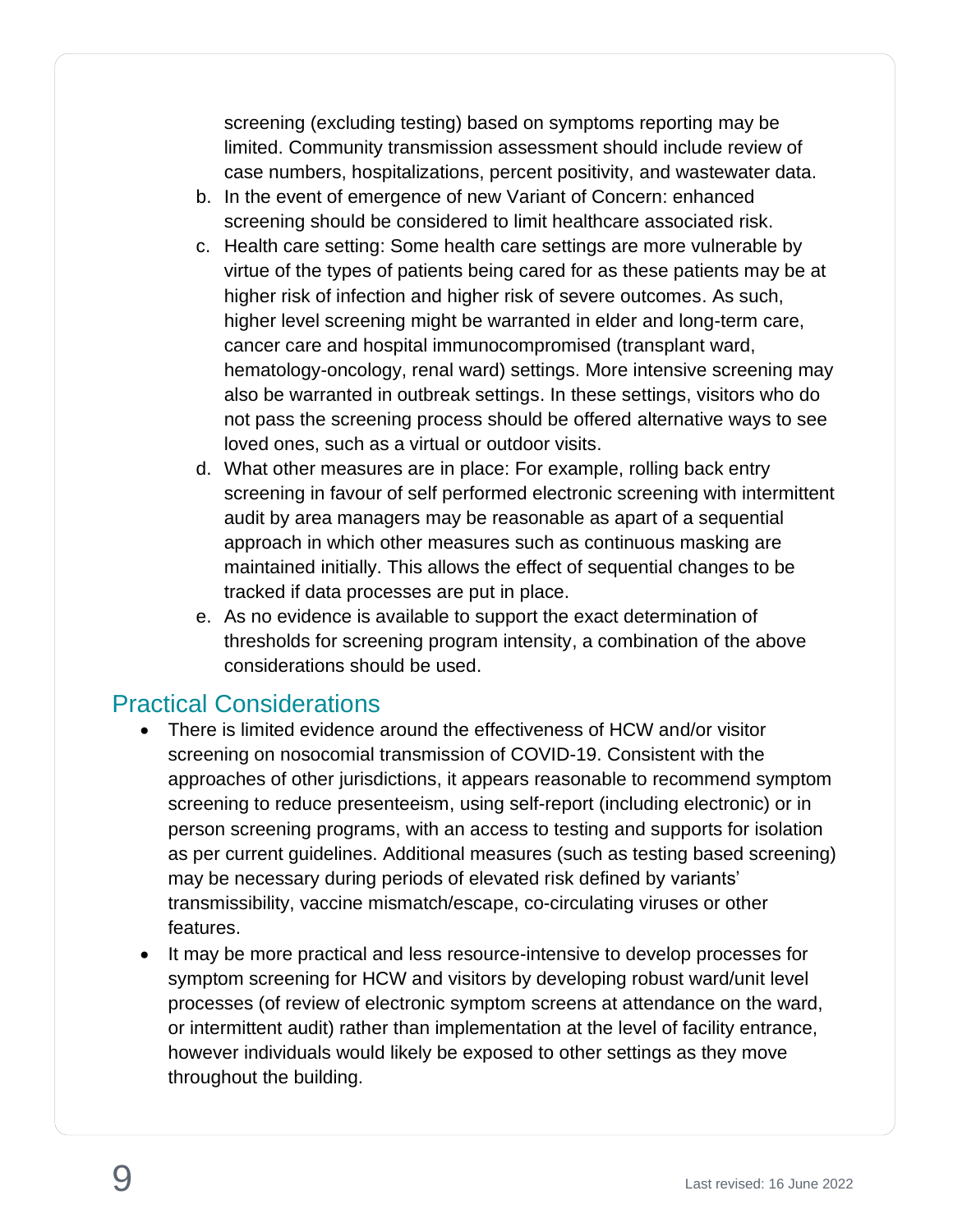- A screening tool is a useful cue to remind individuals to self-monitor for symptoms of illness and can act as a guide for the basic questions they should be asking. A pilot of an electronic symptom screen for visitors, such as with an app or QR code (with a paper-based backup), could be considered with visitors informed their survey will be checked by staff.
- Temperature measurement should not be used as a standalone screening measure.
- There would be utility in determining a threshold and process for how AHS would return to normal respiratory virus screening management as the pandemic continues to evolve. In the absence of evidence, changes to screening policies should be accompanied by an evaluation of outcomes and processes to inform decision making.
- Additional review of literature around presenteeism in healthcare may be of value to identify any research gaps and inform the work if the respiratory virus control working group

## <span id="page-9-0"></span>Research Gaps

The following research gaps were identified that impact the recommendations in this report:

- There is little research that evaluates the effectiveness of COVID-19 WSP tools (including details of the screening questions used), and limited information regarding how the WSPs are employed (real-world vs. intended/modelled implementation). Much of the screening related literature for health care workers employs serial SARS-Co-V-2 testing, rather than self-administered symptom screening instruments. While these screening tools are widely used, there is not adequate evidence to demonstrate their effectiveness, and there is variability in process (such as in person vs. electronic reporting).
- Harms and equity considerations should be evaluated with all screening programs to ensure they do not cause undue harm to families and staff.
- No literature was identified that collated cross-Canada and international approaches to hospital screening.
- The lack of evidence on cost-effectiveness of these screening tools is another research gap. Additionally, it is not feasible to isolate the impact of WSP tools from other measures implemented such as continuous masking and vaccination, and we do not yet understand the burden of 'screening fatigue', where individuals do not thoroughly complete screening tools.
- There is limited evidence on effectiveness of HCW screening programs in relation to nosocomial transmission of COVID-19. Future studies should compare rates of nosocomial transmission in settings with different intensity or different modalities of HCW screening. These types of studies can complement data from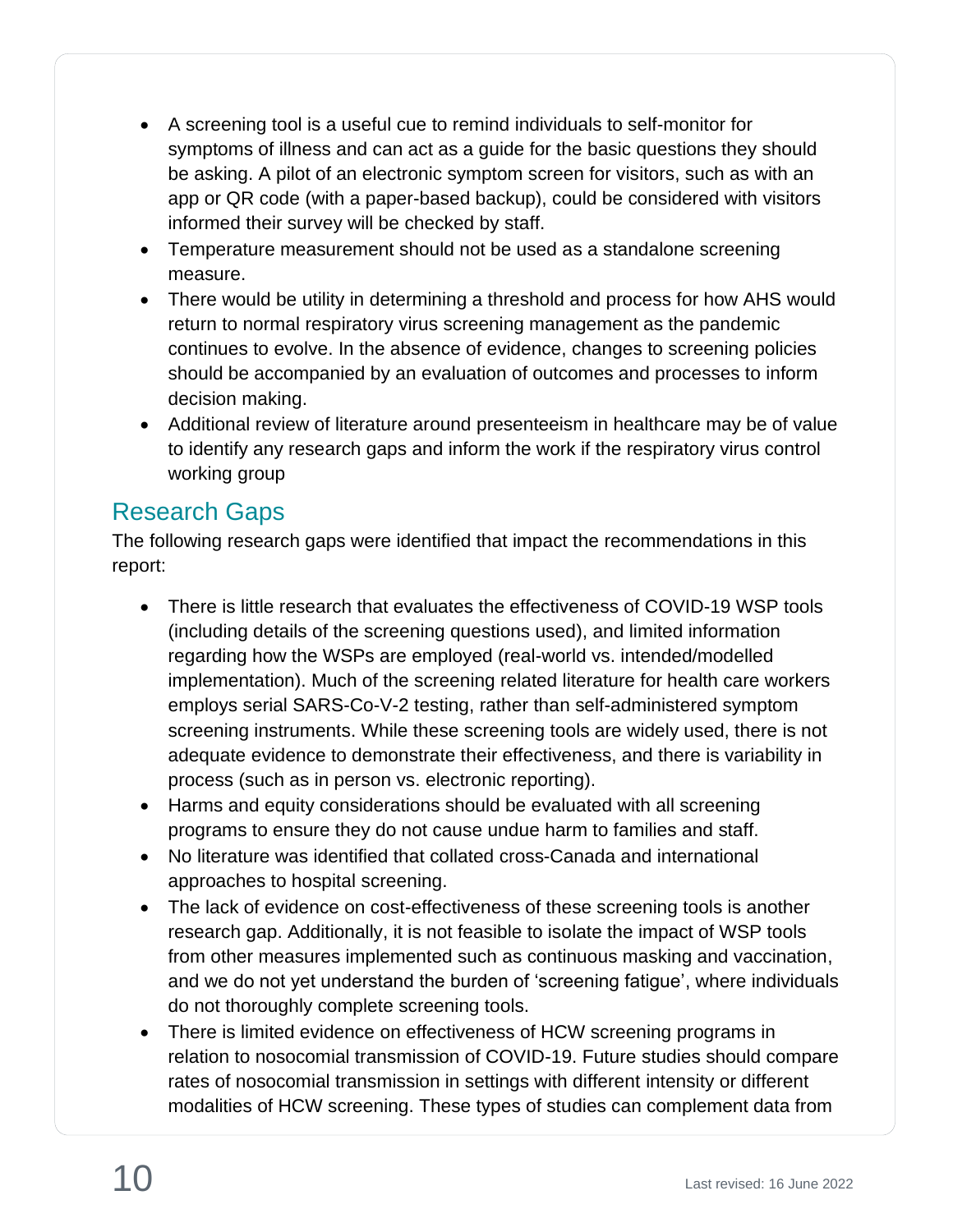evaluation of on-going screening practices and can be used as parameters in mathematical models to improve their accuracy for future forecasting of possible transmission. Future research may compare the varied approaches of various jurisdictions/provinces.

• Modeling studies presented are out of date and do not reflect the current Alberta context in relation to vaccination uptake and the presence of SARS-CoV-2 variants. The existing research does not account for the high community transmission demonstrated during the Omicron variant outbreak.

## <span id="page-10-0"></span>Strength of Evidence

There is a robust and growing body of evidence related to the prevalence of COVID-19 in HCWs, assessed by RT-PCR testing. The utility of this testing for reducing nosocomial infection is not well documented. Additionally, while outside the scope of this review, there is growing knowledge related to serological testing of HCWs. There are no randomized clinical trials in this review, and most studies were observational cohort studies, with a risk of selection bias (voluntary screening). Several of the articles were descriptive in nature and did not provide evidence of effectiveness (for example, describing the development of a screening program). Modeling studies may not be an accurate reflection of real-world settings. The research evidence was largely consistent. One study received further editorial comments from readers, which is highlighted in this review.

There is no reason to believe that the evidence presented here would not be applicable to Alberta. The research comes from a wide variety of healthcare settings throughout the world, offering a wide breadth of perspectives.

#### <span id="page-10-1"></span>*Limitations of this review*

This review has several limitations. Firstly, like the prior review, it was common that researchers referred to "screening" and "testing" synonymously in the literature, when they refer to different epidemiological activities. In addition, articles were limited to English, so evidence from non-English jurisdictions may have been missed.

Because COVID-19 is a novel disease, the published evidence is focused on clinical findings rather than policy findings at this stage of the pandemic. The majority of COVID-19 screening literature related to testing asymptomatic carriers of the virus rather than using symptoms to prevent transmission. Additionally, several of the studies were conducted prior to the widespread dissemination of vaccinations, as well as prior to the emergence of the Omicron variant. This limits the generalizability of the results to the current pandemic management.

## <span id="page-10-2"></span>Summary of Evidence

A total of 37 articles were included in the narrative synthesis below, from the initial literature search of 85 articles. Databases were searched for English-language articles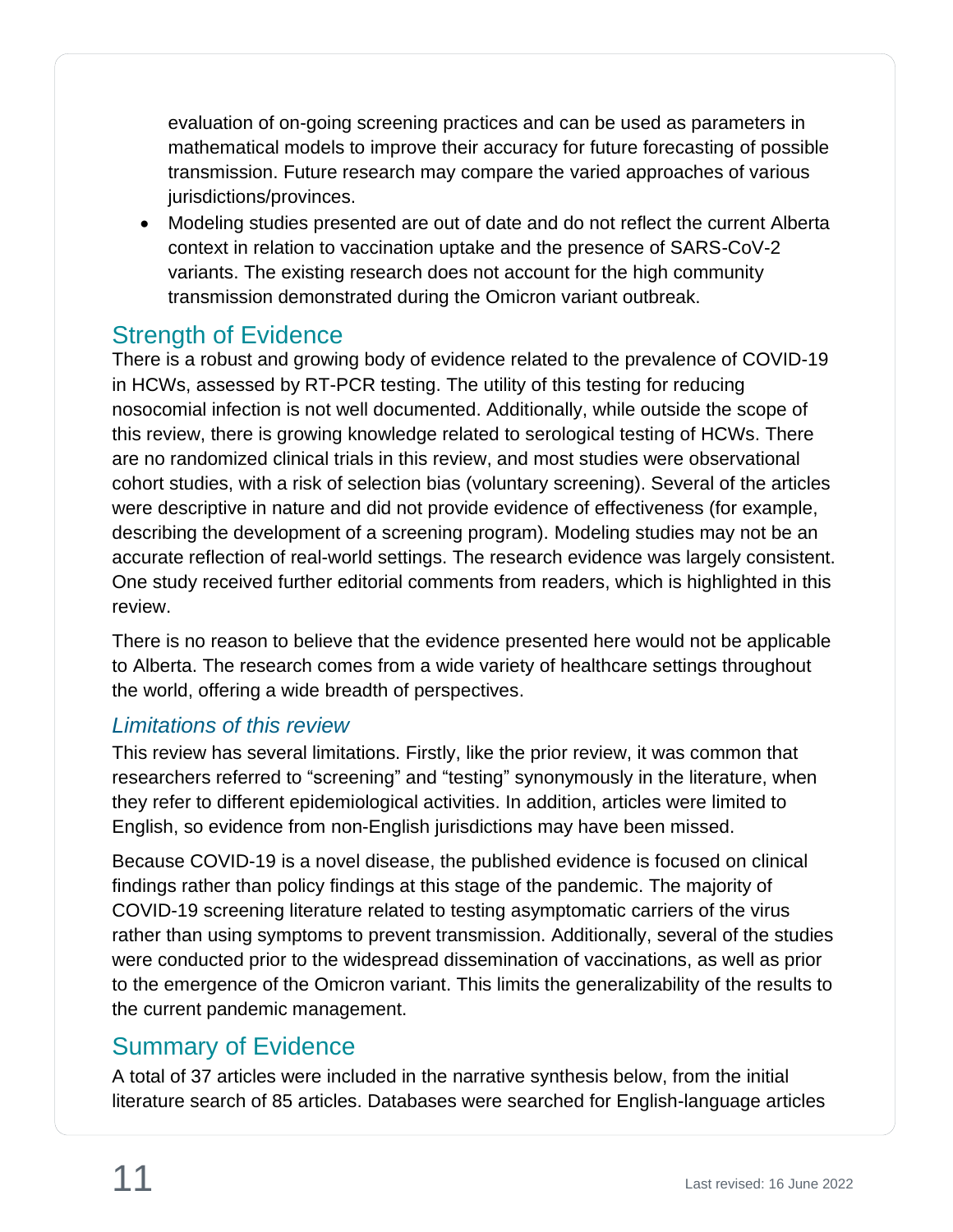published between June 2020 to May 2022. Following the literature review, a total of seven articles were added ad hoc for a total of 44 articles. The full search strategy can be found in the appendix of this report.

### <span id="page-11-0"></span>*Evidence from the secondary and grey literature*

Bielicki and colleagues (2020) advise that some form of daily self screening for symptoms have been implemented for HCWs in various settings. They suggest the following advantages and disadvantages to symptom monitoring/screening for HCWs:

| <b>Symptom monitoring</b><br>of HCWs                                             | <b>Advantages</b>                                                                                                                                                                                                                                                       | <b>Disadvantages</b>                                                                                                                                                                                                                                                                                                |
|----------------------------------------------------------------------------------|-------------------------------------------------------------------------------------------------------------------------------------------------------------------------------------------------------------------------------------------------------------------------|---------------------------------------------------------------------------------------------------------------------------------------------------------------------------------------------------------------------------------------------------------------------------------------------------------------------|
| Active (such as at shift<br>start or through<br>telephone or email<br>reporting) | • Support the reporting of signs and<br>symptoms compatible with SARS-<br>CoV-2 infection<br>• Lead to earlier identification of<br>symptomatic HCWs, and target<br>testing<br>• Serve as a chance to connect with<br>HCWs about their wellbeing for<br>ongoing support | • Resource intensive<br>• Potential depletion of staff if minor<br>symptoms lead to (self)isolation<br>without SARS-CoV-2 testing<br>• May drain resources, such as in<br>cases of clusters of HCWs and in<br>settings where large departments<br>are dedicated to the care of patients<br>with COVID-19            |
| Self-monitoring                                                                  | • Reduce the barrier to HCW SARS-<br>CoV-2 testing<br>• Involves the majority of HCWs in<br>one facility, identifying cases among<br>HCWs within and outside of the<br>health-care setting<br>• Supported with digital tools, such<br>as apps or online portals         | • May be unreliable if HCWs do not<br>feel it is important or fully disclose<br>relevant information, or view all<br>symptoms as reportable<br>• May cause (self) isolation without<br>SARS-CoV-2 testing<br>• Could be ineffective without<br>instructions of who to contact and<br>actions to take if symptomatic |

The United States Centers for Disease Control (CDC) updated guidelines on the management of visitors to healthcare facilities suggests the following screening should be incorporated: "Visitors who are noted by healthcare facility staff to have fever or other symptoms of acute respiratory illness (e.g., cough or shortness of breath) should be instructed to leave the facility and seek care if needed (Center for Disease Control and Prevention, 2020)." The CDC advocate that during periods of community transmission, all visitors should be assessed before entering the healthcare facility for symptoms of COVID-19 (Center for Disease Control and Prevention, 2020). Visitor restrictions and screening are common/required in health care settings throughout Alberta and Canada.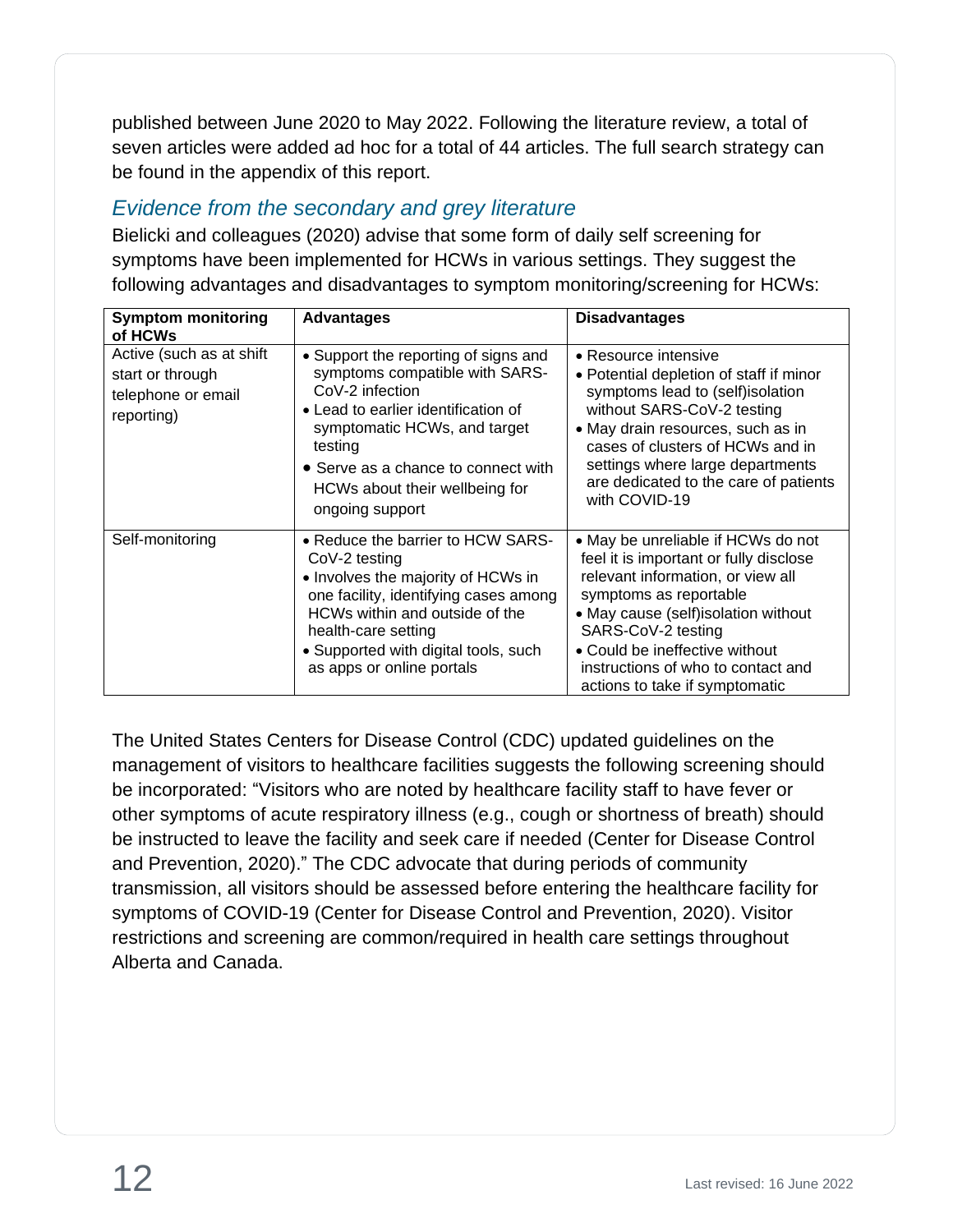#### <span id="page-12-0"></span>*Evidence from the Primary Literature*

#### <span id="page-12-1"></span>Are COVID-19 workplace screening programs effective in identifying symptomatic HCW and visitors?

**There is insufficient evidence to demonstrate the effectiveness of WSP for identifying symptomatic individuals compared to no screening for HCWs and visitors.** 

#### <span id="page-12-2"></span>*Sensitivity and Specificity of Screening*

A Cochrane rapid review was conducted to assess the effectiveness of universal screening for SARS-CoV-2 infection compared with no screening, and to assess the accuracy of universal screening in those that have not presented to clinical care for symptoms, including literature up to May 2020 (Viswanathan et al., 2020). While this review was not specific to the HCW or hospital visitor populations it was included in this report as it is the most recent and thorough review of the topic. The review included two modelling studies and 17 cohort studies that compared an index screening method (such as asking about symptoms, international travel, prior exposures, temperature screening) to a RT-PCR test. This review included a pre-print modelling study (Zhang & Cheng, 2020) of asymptomatic HCW in emergency room departments, that assumed constant transmission which was rated of low quality. On balance, available evidence in this review suggested non lab based screening methods had relatively low sensitivity but reasonable specificity (of symptom assessment, temperature assessment, or both). Risk assessment (travel, known exposure) had similarly low sensitivity but reasonable specificity.

Several studies have been conducted to screen HCW for SARS-CoV-2 using RT-PCR testing. A number of studies have described prevalence screening programs of HCW by laboratory testing which identified test positive asymptomatic HCW although transmission potential was not reported (Abdelmoniem et al., 2021; Caselli et al., 2021; Coppeta et al., 2020; Duan et al., 2020; Van Loon et al., 2021; Zhou et al., 2020)

Asymptomatic screening including health questionnaire, nasal swab and blood samples of HCWs shows infection rates generally consistent with local infection curves of the general population (Treibel et al., 2020), suggesting a dominant role of general community transmission over hospital exposure overall. Repeated screening of 263 HCWs SARS-CoV-2 negative at baseline resulted in 12 positive cases, all with at least mild symptoms (Goguet et al., 2022), suggesting that properly applied symptom screening could pick up these cases.

In a PCR based screening study in 2020, HCWs were allocated to asymptomatic, symptomatic, and contacts in symptomatic household arms for RT-PCR test screening. Reported positivity was 0.8% for the asymptomatic arm, and 1.7% for the symptomatic and household contact arms combined, which was much lower than previously reported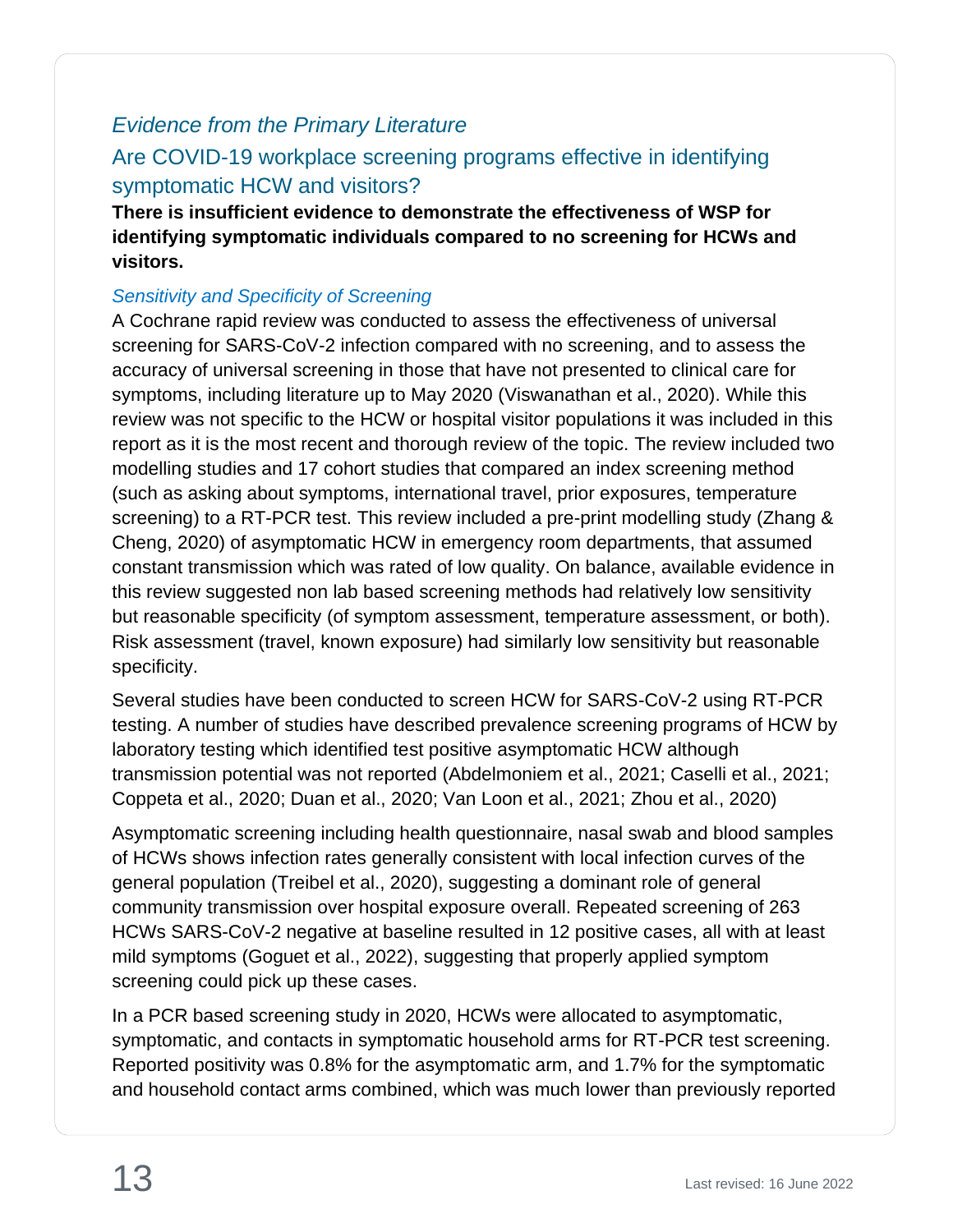and corresponds to a decline in patient admissions for COVID-19 (3% HCW asymptomatic; 15.4% HCW symptomatic; 7.7% contact in symptomatic household) (Jones et al., 2020). In a letter Moynan et. al. (2020) advocate that there is a role for HCW testing, regardless of symptoms, reporting that on three hospital units with two or more positive patients, 26% of staff (32/126) were positive; with 44% being asymptomatic at the time of testing, with most developing symptoms within three days. This would suggest an early outbreak was detected. In Egypt 4,040 HCW across 12 hospitals were screened for COVID-19 using an online survey, RT-PCR, as well as serological testing (Mostafa et al., 2021). Over all 4.2% (n=170/4040; 95% CO: 3.6-4.9) tested positive; 3.4% in asymptomatic HCWs (n = 116/3424) and 8.8% of symptomatic HCWs (n=54/616; 95% CI: 6.7-11.3) (Mostafa et al., 2021).

## <span id="page-13-0"></span>Is there evidence that WSPs reduce the risk of COVID-19 transmission within healthcare settings?

**There is limited evidence related to the effectiveness WSPs in reducing transmission within healthcare settings, with only modeling data and observational/descriptive studies available. Models with assumptions that are based on pre-vaccination and pre-Omicron conditions may have limited current applicability. Higher transmissibility of VoC, Omicron in some modelling may intuitively result in greater reduction of infection implying better WSP effectiveness, but only based on testing and moderated by vaccination uptake.**

#### <span id="page-13-1"></span>*Symptom-based screening*

Two studies describe electronic symptom screen surveys similar to those is use within AHS.

UCSF Health implemented a chat bot symptom screening interface for HCWs to alleviate issue with long waits at entry screening stations as HCW could display their electronic "entry pass" at the entrance" rather than answering screening question; of 271,324 screens completed over a 60-day period, 99.1% of HCW were cleared for work with no restrictions, 0.2% had workplace restrictions (requiring clearance letter) and 0.5% were asked to stay home from work (Judson et al., 2020).

In another an active screening study, HCW in a large Los Angeles based healthcare system were asked to completed daily electronic symptom screening surveys, enrolling 9446 HCW in the tracking survey between April 2-17 and 2020. Completion of daily screening over the two-week period was fairly low at 54%. However, 1,318 of the 5,035 (26%) of the HCWs who completed daily screens were symptomatic and were directed for testing. Importantly, eighty two percent of these indicated they were not currently staying home from work when first reporting symptoms, with the most common reason cited as mild symptoms (Lichtman et al., 2021). The authors suggested that this tool helped address "presenteeism" by directing mildly symptomatic HCW to call a hotline to arrange testing and assess return to work planning.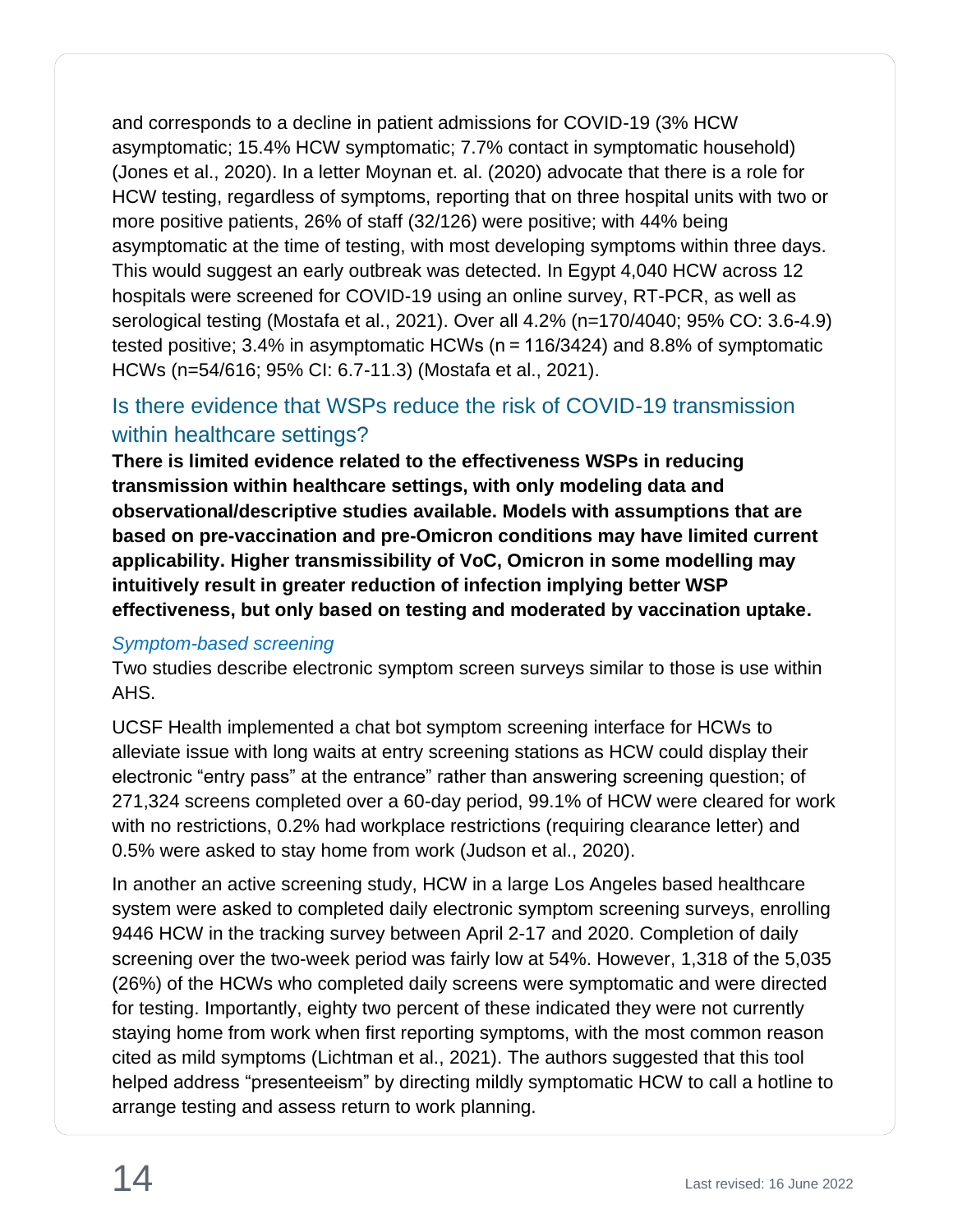These studies suggest that online tool-based symptom screening can identify HCW with mild symptoms for testing and isolation although there is no outcome-based data on number of symptomatic workers who attended regardless, or on workplace transmission or infection rates.

#### <span id="page-14-0"></span>*Lab test-based screening*

Evans et al., (2021) conducted a within-hospital transmission model of SARS-CoV-2, including patients and HCWs to quantify both the contribution of nosocomial infection to total infection burden and the effectiveness of periodic testing (testing methods were not specified) of HCWs (every 1, 7, 14 or 28 days) in the UK. The model determined daily testing is the most effective at reducing transmission, with a reduction of 103 transmissions over the entire simulation period (25.4% of total transmissions), however requires over 4 million tests to be performed over the simulation period for a single hospital, resulting in an efficiency rate of 0.0001 transmission event reductions per test. A second modelling study found regular lab based screening of HCW was effective but dependent upon sensitivity of testing used (Pham et al., 2021). For example, HCW screening every 3 days with perfect test sensitivity reduced reproduction number by 67%, with a maximum test positivity rate of 5%. HCW screening every 3 or 7 days assuming time-varying test sensitivities reduced RE by 9% and 3%, respectively. A third modeling study (Grassly et al., 2020) simulated the impact of testing and isolation strategies on transmission of COVID-19. They suggested weekly screening of HCWs and other high-risk groups regardless of symptoms status by RT-PCR could reduce their contribution to transmission by 23% (95% CI 16–40%) in the assumed conditions.

A modelling study by Zhang & Cheng, (2020b), examined periodic laboratory testing of asymptomatic healthcare workers in emergency departments and looking at reduction of infections among HCW and patients as outcome. With a lower transmission constant of 1.2 new infections per 10,000 people, weekly COVID-19 testing of healthcare workers (HCW) would reduce new HCW and patient infections by 3-5.9% and bi-weekly testing would reduce both by 1-2.1%. At a higher transmission constant of 3.6 new infections per 10,000 people, weekly testing would reduce infections by 11-23% and biweekly testing would reduce infections by 5.5-13%. However, current transmission parameters in the Omicron wave are far in excess of the modeled numbers, making generalizability of this research limited.

Screening of 5076 HCW with a lateral flow immunoassay antigen device (LFD) at home occurred from 18 November 2020 to 21 January 2021. A total of 284 of the 5076 secondary HCW had a positive LFD result, of which 259 had a paired RT-PCR test, with 244 positive (Lamb et al., 2021), demonstrating a PPV of 94%.

#### <span id="page-14-1"></span>*Lab Test-Based Screening and/or Symptom Screening*

Referring symptomatic HCW for COVID-19 testing can reveal high rates of COVID-19 infection during elevated community transmission period, all screening studies should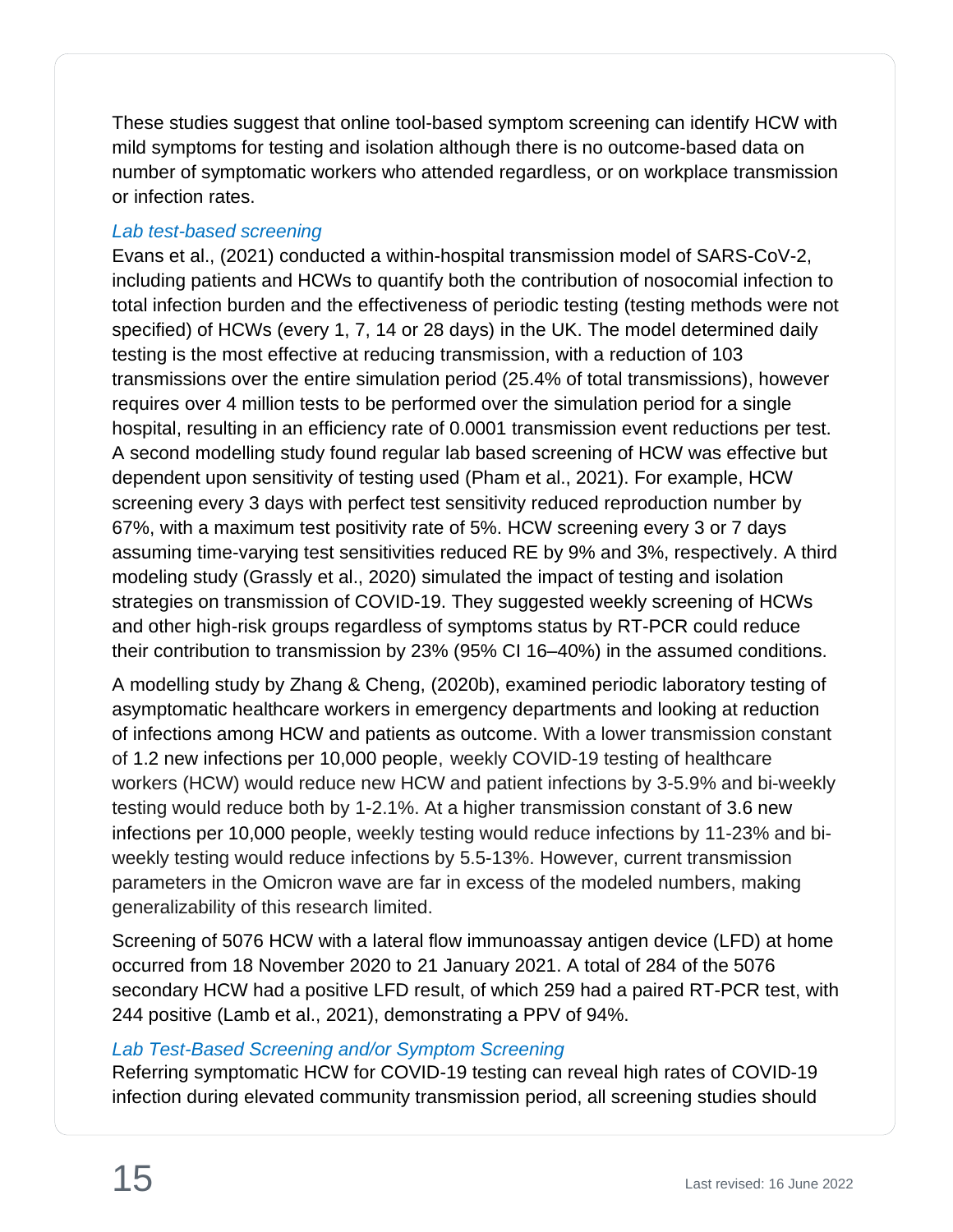be interpreted within the context of the community transmission at that time, which may impact generalizability of study results. A table of the evidence regarding symptom- and lab-based screening effectiveness is included in [the appendix.](#page-18-2)

A Mexican occupational health program was established to reduce to reduce and control SARS-CoV-2 in 129 outpatient clinics, including HCW screening (randomly testing front-line HCWs by RT-PCR every week) and triage (all HCWs at clinic entrance had temperature and symptom assessment, with symptomatic individuals sent home for isolation and further evaluation) (Pineda-Santoyo et al., 2021). A total of 7,376 HCWs were enrolled (423 were lost to follow up), and 4,000 had RT-PCR tests completed, with 35.4% testing positive, hospitalization of 0.11% and a lethality of 0.04%. The authors state the reduced mortality compared to other health care settings in Mexico may have been impacted by the occupational screening and early intervention program (Pineda-Santoyo et al., 2021).

As part of an outbreak investigation in France, symptomatic HCW at two hospitals were referred for testing with a COVID-19 prevalence of 28% (251/866 symptomatic HCWs), with an attack rate of 2.8% (251/7916 total HCWs). Compliance to control measures were cited as reducing the risk of transmission (mask use, hand hygiene and PPE use), however the screening strategy was not evaluated (Contejean et al., 2021).

#### <span id="page-15-0"></span>How does the effectiveness of WSPs vary based on the community prevalence of COVID-19?

**The effectiveness of WSPs variability based on community prevalence is not adequately addressed in the literature. The text below summarizes two modeling studies that may help inform this question.**

Most studies reported do not describe the context of community transmission although in some cases where results are reported as part of healthcare outbreaks it is inferred to be during high transmission periods where pretest probability of healthcare worker infection would be higher.

A 2020 modelling study evaluated the impact of universal testing as a screening strategy compared to universal PPE for HCW in a labour and delivery setting (Savitsky & Albright, 2020). They determined based upon a prevalence of 0.36% of COVID-19; universal PPE was more effective, however universal screening was preferred strategy due to the cost (\$4,175,229 for universal PPE and \$3,413,251 for universal screening) in a spontaneous and induced labour scenario (Savitsky & Albright, 2020). As community prevalence of COVID-19 rises, the cost effectiveness of universal PPE becomes more favourable.

Chin and team (2021) completed a simulation modeling study to determine the optimal frequency of viral testing in high-risk health care settings. They determined routine testing could substantially reduce risk of outbreaks, but may be required as often as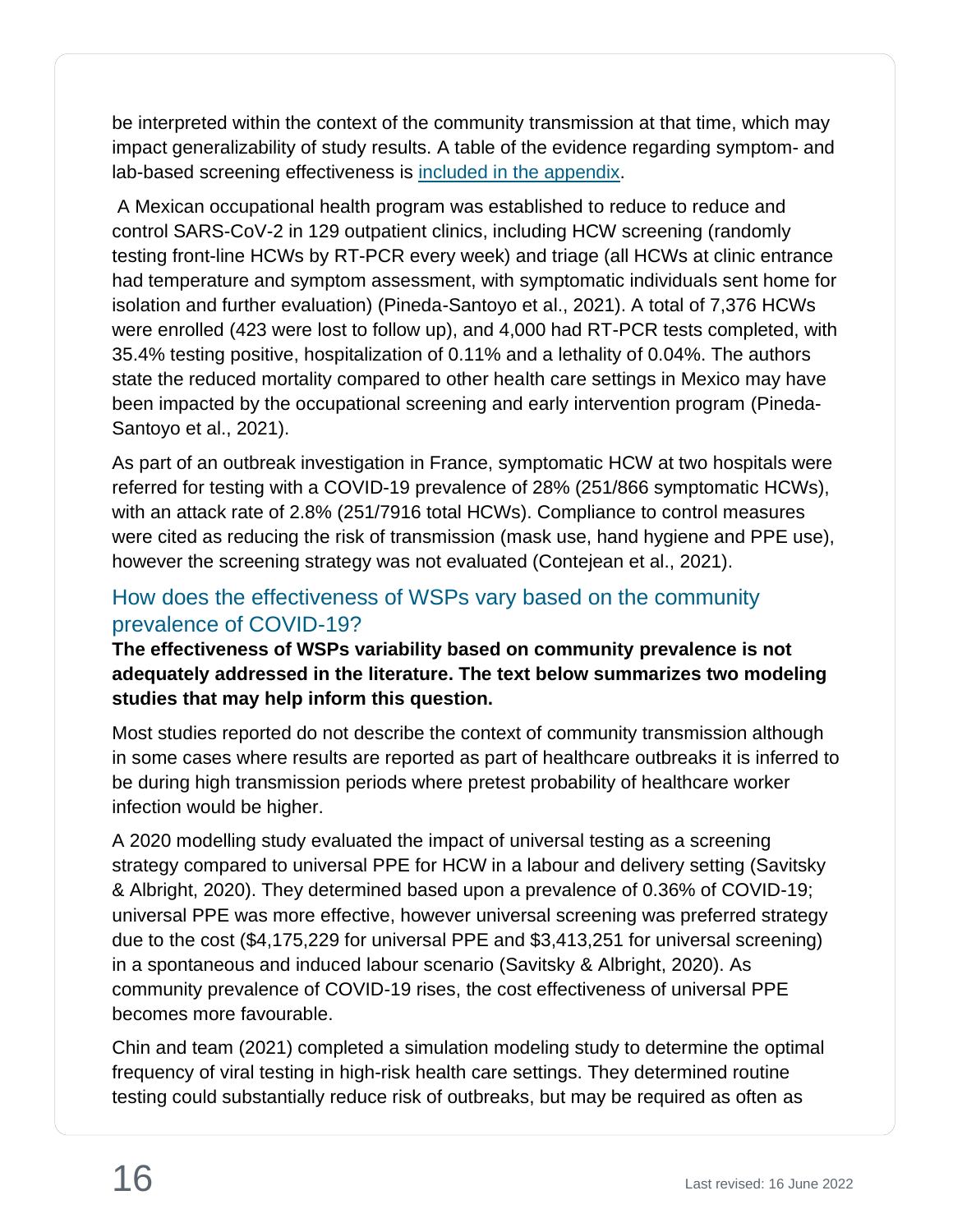twice weekly. In settings with low community incidence, once a week may be sufficient, suggesting that HCW laboratory screening for SARS-CoV-2 effectiveness is impacted by the community prevalence.

#### <span id="page-16-0"></span>*Does health / symptom screening for visitors reduce the rates of in-hospital COVID-19 transmission to visitors or from visitors to patients?*

**Publications on visitor restriction policies is generally descriptive in nature (describing what restrictions are in place); there is a paucity of effectiveness information on visitor screening. However, one publication described that rollback of a visitor restriction policy which was part of an effective prevention bundle was not associated with a rebound in documented healthcare associated respiratory virus infection.**

The European Society of Clinical Microbiology and Infectious Diseases developed consensus guidelines on screening, including the systematic testing of asymptomatic visitors/caregivers(Carrara et al., 2022). They indicated that universal laboratory testing of asymptomatic visitors at first hospital visit and regularly afterwards (3–7 days) should be used in special circumstances only, and is controversial, with very low supporting evidence (Carrara et al., 2022). Circumstances where it may be warranted include when there is a high level of community transmission or low vaccination rate, particularly in settings with vulnerable patients.

Visitor restrictions as part of COVID-19 prevention have been common in health care settings with sixty-five of the 70 (93%) of hospitals reviewed in a 2021 study having some visitor restriction policies in place (Jaswaney et al., 2021). What is less clear is the effectiveness of restrictions, specifically the visitor screening strategies implemented in reducing the rates of in-hospital COVID-19 transmission. In a survey of representatives of 36 paediatric hospitals, 7 (19%) hospitals actively screened all visitors (asking about presence of symptoms such as cough and fever) prior to the COVID-19 pandemic, 34 (94%) hospitals expanded their screening policy since the pandemic (Kitano et al., 2020). These changes included active screening (asking about symptoms) for all visitors (n = 19, 56%), entry screening (n = 9, 26%), and temperature screening (n = 8, 24%).

En Wee and colleagues (2021) described the Singapore infection control bundle, including visitor temperature and symptom screening, and suggest that it contributed to no patient/visitor to HCW transmission of SARS-CoV-2 (documented from February to May 2020). This bundle included universal masking, segregation of patients with respiratory virus symptoms, point of entry symptom and temperature screening, and visitor restrictions. Prior to COVID-19 the cumulative incidence of health care associated viral infections was 9.69 cases per-10,000 patient-days (989 cases; 1,020,463 patient-days). After infection prevention measures were introduced, the cumulative incidence of PCR-proven health care associated viral infections fell to 2.23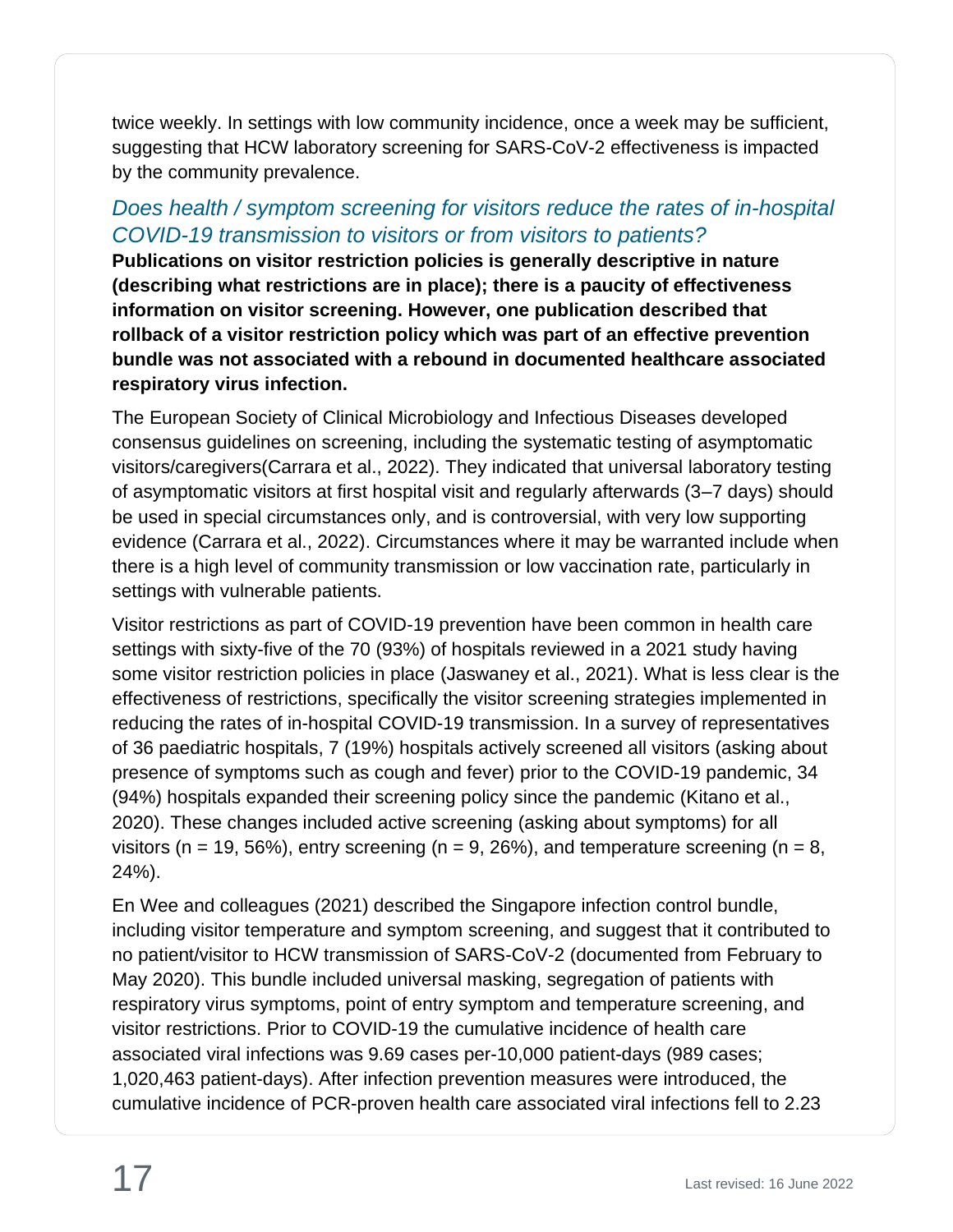cases per-10,000 patient-days (15 cases;  $67,335$  patient-days; IRR = 0.23, 95% CI = 0.13-0.38, P < .001) Importantly, visitor restrictions were relaxed to allowing a single visitor in June, to two visitors in August 2020, then no limits with no significant increase in PCR proven healthcare associated respiratory viral infection rates. (En Wee et al., 2021). The authors concluded that "rollback of visitor restrictions and visitor limitations was not associated with a subsequent rebound in HA-RVI. Visitor management complements other infection prevention efforts and needs to be calibrated carefully taking into consideration patients' psychological well-being and prevention of infection transmission."

In terms of community context, as of May 2020, the period during which no transmission from visitors was documented, the cumulative incidence of COVID-19 in Singapore was 3000 / million population which was relatively high during that period suggested the bundle was effective. Acceptance of infection control measures at a tertiary care children's hospital (including screening tests of staff and visitors) was evaluated through a survey of 219 HCWs and 229 caregivers/visitors and found that the HCWs found the measures to be effective and appropriate, including screening of patients, caregivers/visitors and staff (Remppis et al., 2022). The survey was conducted from January 2020 until March 2021. Hospital staff also identified that visitor restriction and cancellation of scheduled treatments were perceived to be least effective, and presented a burden on patients and caregivers (Remppis et al., 2022). The measures were not evaluated for impact upon rates of in-hospital transmission, as only one inhospital SAVRS-CoV-2 transmission occurred.

## <span id="page-17-0"></span>Evolving Evidence

The evidence to address these questions is generally limited to studies assessing HCW COVID-19 prevalence, descriptive or observational studies, and modeling studies. Most of the publications antedate the intensive community transmission rates of the Omicron VOC and many antedated health care worker vaccination programs. It is noted that screening programs both for HCWs and visitors are widely implemented in North America (and other jurisdictions), however the effectiveness of these programs, and their impact on nosocomial infections has not been adequately studied.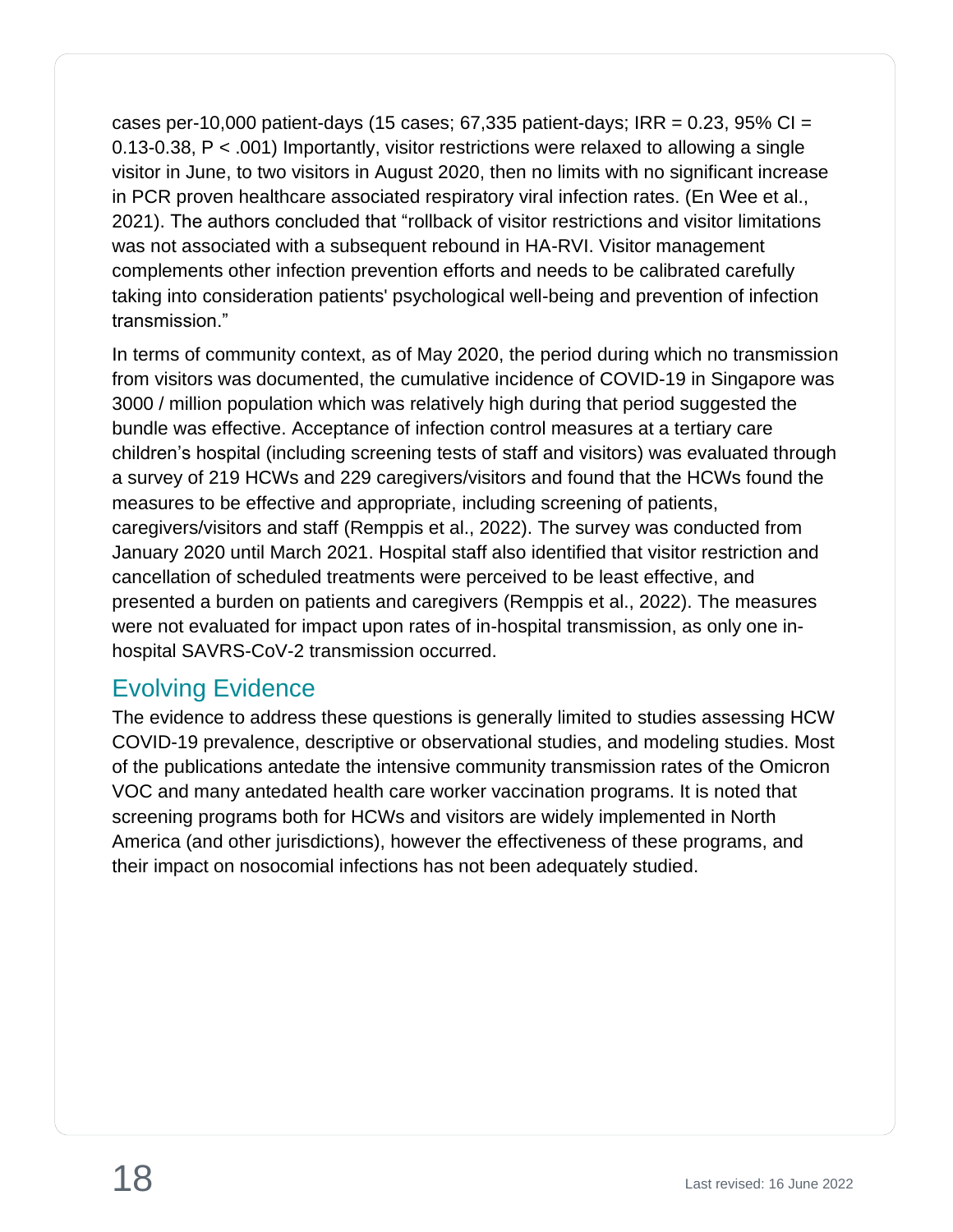# <span id="page-18-0"></span>Appendix

<span id="page-18-1"></span>*List of Abbreviations*

<span id="page-18-2"></span>AHS: Alberta Health Services CDC: Centers for Disease Control and Prevention COVID-19: Coronavirus Disease-2019 HCW: Healthcare Worker PPE: Personal Protective Equipment RT-PCR: Reverse Transcriptase – Polymerase Chain Reaction SAG: Scientific Advisory Group WSP: Workplace Screening Program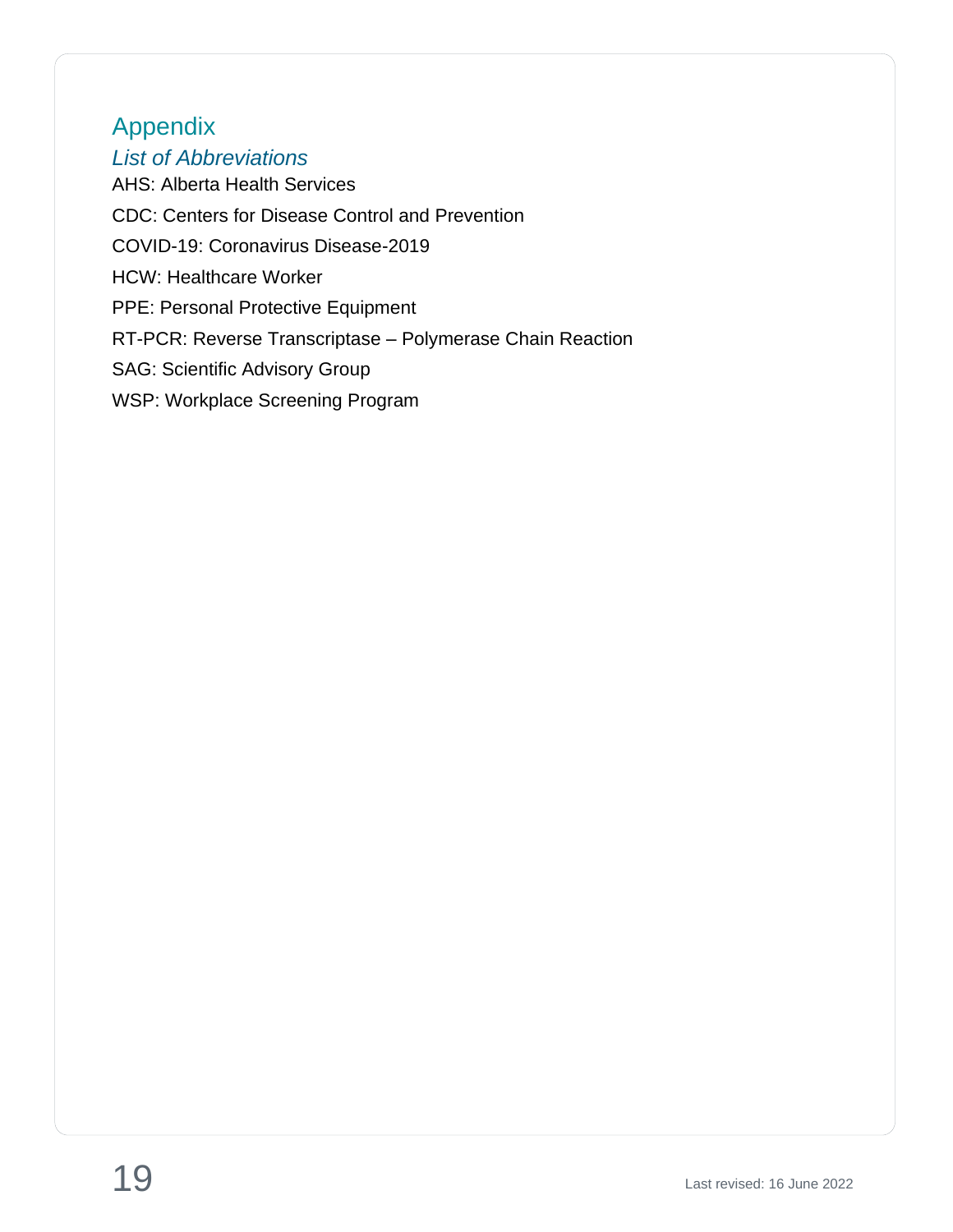## <span id="page-19-0"></span>*Table of evidence for the effectiveness of symptom-based and lab-based workplace screening programs*

| Study                         | Screening<br><b>Type</b> | Setting                | Participants                      | <b>Results</b>                                                                                                                                                                                                                                                                                                                             | Limitations                                                                                                                                                                                                                                                |
|-------------------------------|--------------------------|------------------------|-----------------------------------|--------------------------------------------------------------------------------------------------------------------------------------------------------------------------------------------------------------------------------------------------------------------------------------------------------------------------------------------|------------------------------------------------------------------------------------------------------------------------------------------------------------------------------------------------------------------------------------------------------------|
| (Judson et<br>al., 2020)      | Symptom                  | <b>UCSF Health</b>     | 271,324<br>screens in<br>690 days | 99.1% of HCW were<br>cleared for work with no<br>restrictions, 0.2% had<br>workplace restrictions<br>(requiring clearance<br>letter) and 0.5% were<br>asked to stay home<br>from work                                                                                                                                                      | -lack of<br>randomization due<br>to rapid deployment<br>-concerns about<br>privacy<br>-unable to validate<br>responses as<br>accurate                                                                                                                      |
| (Lichtman<br>et al.,<br>2021) | Symptom                  | Health care<br>setting | 5,035 HCWs                        | HCW completing a<br>daily electronic survey<br>(symptom screening<br>tool) found 1,318<br><b>HCWs</b> were<br>symptomatic and were<br>directed for testing,<br>82% of them indicated<br>they were not currently<br>staying home from<br>work when first<br>reporting symptoms,<br>with the most common<br>reason cited as mild<br>symptoms | -no comparator<br>group<br>-survey tool was<br>designed primarily<br>for efficiency of<br>use, therefore<br>detailed analysis of<br>demographic<br>variables are not<br>possible                                                                           |
| (Evans et<br>al., 2021)       | Lab-based<br>(modelling) | Health care<br>setting | Patients and<br><b>HCWs</b>       | Daily testing is the most<br>effective at reducing<br>transmission, with a<br>reduction of 103<br>transmissions over the<br>entire simulation period<br>(25.4% of total<br>transmissions)                                                                                                                                                  | -requires over 4<br>million tests to be<br>performed over the<br>simulation period<br>for a single hospital<br>-assumes 100%<br>accuracy of testing<br>-new modelling<br>data should<br>consider<br>emergence of<br>variants and uptake<br>of vaccinations |
| (Pham et<br>al., 2021)        | Lab-based<br>(modelling) | Health care<br>setting | <b>HCW</b>                        | HCW screening every 3<br>days with perfect test<br>sensitivity reduced<br>reproduction number by<br>67%, with a maximum<br>test positivity rate of<br>5%. HCW screening<br>every 3 or 7 days<br>assuming time-varying                                                                                                                      | -PPE use was<br>found to be the<br>most effective<br>intervention at<br>reducing HCW<br>infection<br>-patients and<br><b>HCWs were</b>                                                                                                                     |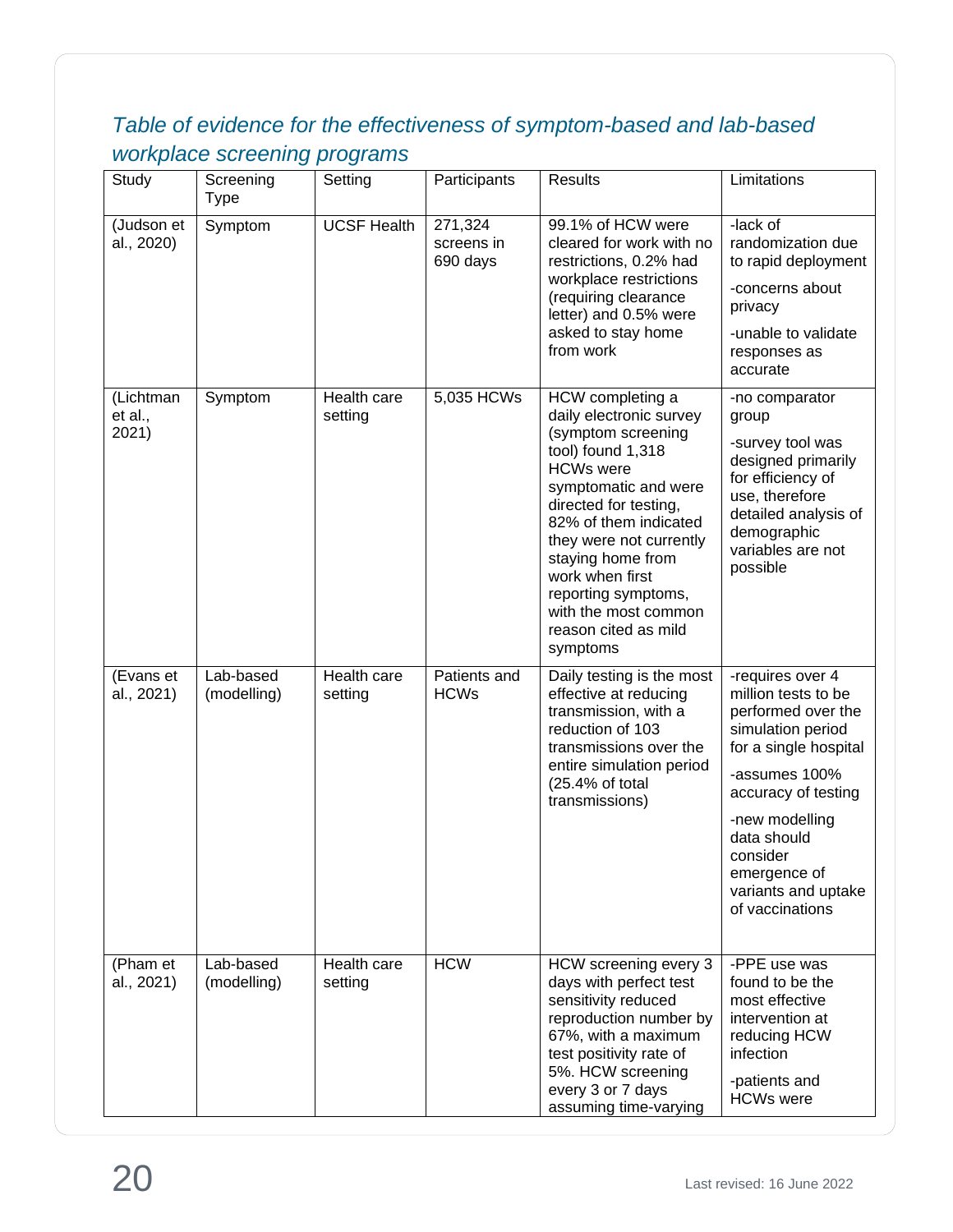|                             |                          |                                                      |                                        | test sensitivities<br>reduced RE by 9% and<br>3%, respectively.                                                                                                                                                                                                                                                                                                                                                                                                                                                                                                                                                                                                                                 | cohorted by<br>unit/ward<br>-is dependent upon<br>the sensitivity of the<br>testing used<br>-new modelling<br>data should<br>consider uptake of<br>vaccinations (this<br>study referenced<br>emergence of<br>variants)                         |
|-----------------------------|--------------------------|------------------------------------------------------|----------------------------------------|-------------------------------------------------------------------------------------------------------------------------------------------------------------------------------------------------------------------------------------------------------------------------------------------------------------------------------------------------------------------------------------------------------------------------------------------------------------------------------------------------------------------------------------------------------------------------------------------------------------------------------------------------------------------------------------------------|------------------------------------------------------------------------------------------------------------------------------------------------------------------------------------------------------------------------------------------------|
| (Grassly et<br>al., 2020)   | Lab-based<br>(modelling) | Health care<br>setting                               | <b>HCWs and</b><br>high-risk<br>groups | weekly screening<br>regardless of<br>symptoms status by<br>RT-PCR could reduce<br>their contribution to<br>transmission by 23%<br>(95% CI 16-40%) in<br>the assumed<br>conditions.                                                                                                                                                                                                                                                                                                                                                                                                                                                                                                              | -further data on the<br>impact of test and<br>trace strategies of<br><b>HCWs would</b><br>inform the model<br>-the study was<br>published prior to<br>widespread<br>vaccination and<br>Omicron variant.                                        |
| (Zhang &<br>Cheng,<br>2020) | Lab-based<br>(modelling) | Health care<br>setting<br>(emergency<br>departments) | Asymptomatic<br><b>HCWs</b>            | After 180 days, with a<br>transmission constant<br>of 1.219e-4 new<br>infections/person,<br>weekly COVID-19<br>testing of HCWs would<br>reduce HCW and<br>patient infections by<br>3%-5.9%, and biweekly<br>testing would reduce<br>infections in both by<br>1%-2.1%. At a<br>transmission constant<br>of 3.660e-4 new<br>infections/person,<br>weekly testing would<br>reduce infections by<br>11%-23% and biweekly<br>testing would reduce<br>infections by 5.5%-<br>13%. At a lower<br>transmission constant<br>of 4.067e-5 new<br>infections/person,<br>weekly and biweekly<br>COVID-19 testing for<br>HCW would result in<br>1% and 0.5%-0.8%<br>reduction in infections,<br>respectively. | -HCWs are not<br>typically isolated by<br>unit/ward<br>-actual<br>transmission rates<br>are unknown and<br>variable<br>-current<br>transmission<br>parameters related<br>to the Omicron<br>variant far in<br>excess of the<br>modeled numbers. |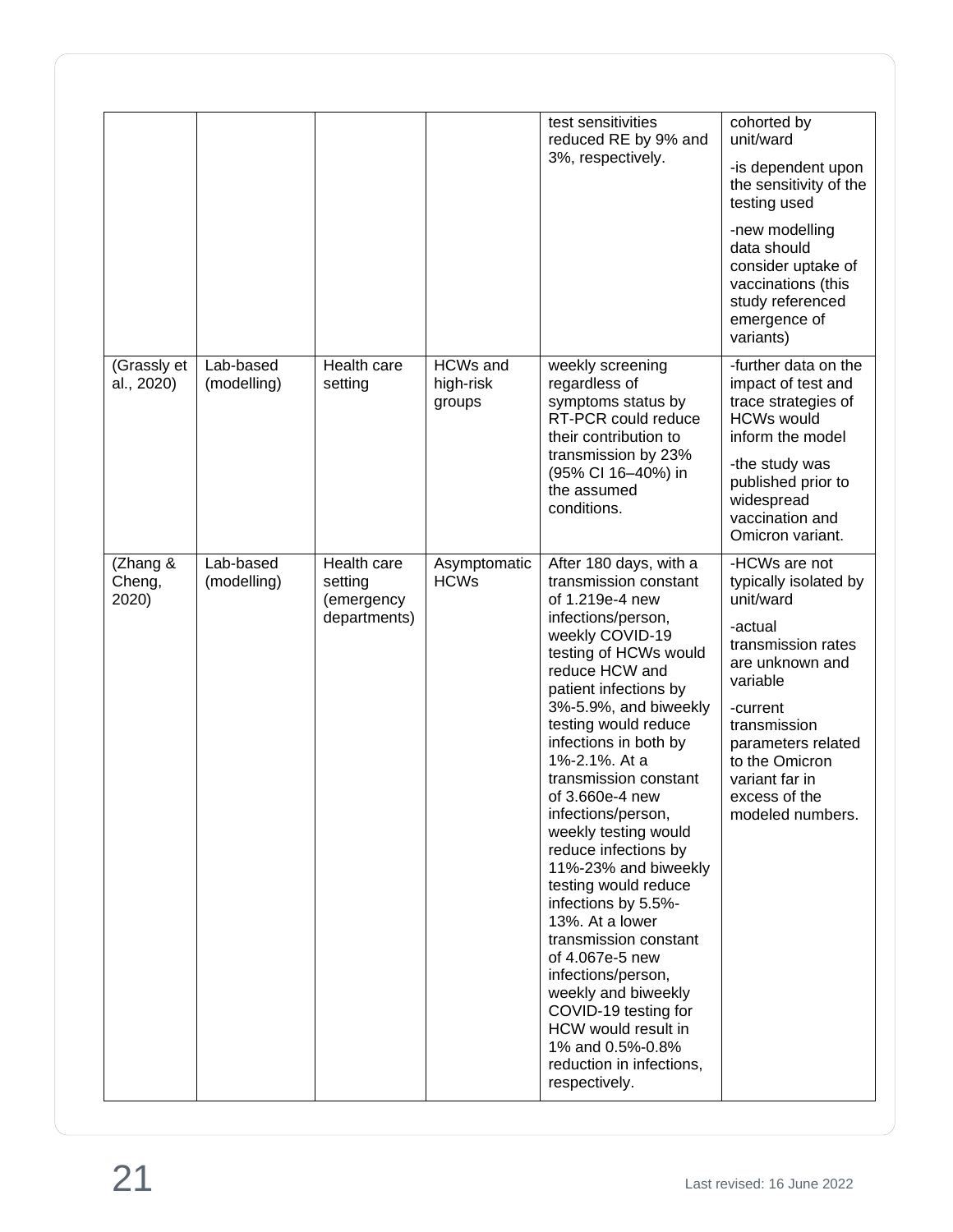| (Lamb et<br>al., 2021)               | Lab-based<br>(lateral flow<br>immunoassay<br>antigen device<br>(LFD) | Health care<br>setting       | <b>HCWs</b>                                                     | 284 HCWs had positive<br>LFD result, and a<br>paired PCR test result<br>occurred for 259/284<br>(91.2%). Of those, 244<br>had a positive RT-PCR<br>test, resulting in a PPV<br>of 94.21% (244/259,<br>95% CI 90.73% to<br>96.43%).                                                                                                                                                                                                                                                                                                                                                                      | -Only positive LFD<br>results were<br>confirmed with<br>PCR testing, unless<br>the staff member<br>developed<br>symptoms.<br>-The true negative<br>rate and therefore<br>negative predictive<br>value is not known. |
|--------------------------------------|----------------------------------------------------------------------|------------------------------|-----------------------------------------------------------------|---------------------------------------------------------------------------------------------------------------------------------------------------------------------------------------------------------------------------------------------------------------------------------------------------------------------------------------------------------------------------------------------------------------------------------------------------------------------------------------------------------------------------------------------------------------------------------------------------------|---------------------------------------------------------------------------------------------------------------------------------------------------------------------------------------------------------------------|
| (Celebi et<br>al., 2020)             | Lab-based                                                            | Health care<br>setting       | <b>703 HCWs</b>                                                 | 50 (7.1%) were found<br>to be positive for<br>SARS-CoV-2. The<br>infection rate was<br>higher among HCWs<br>that worked in a<br>COVID-19 specific unit<br>(8.3%) compared with<br>those that did not<br>$(3.4\%)$ (RR=2.5,<br>confidence interval $=$<br>$1.06 - 5.65$ , P= $.027$ ).<br>Factors that impacted<br>transmission included:<br>close contact in the<br>home $(P = .016)$ ,<br>inappropriate use of<br>PPE ( $P = .003$ ), not<br>using a mask in the<br>breakroom $(P = 0.000)$ ,<br>eating within proximity<br>of other HCWs $(P =$<br>.003), and not social<br>distancing ( $P = .003$ ) | -the sensitivity of<br>SARS-CoV-2<br>detection by RT-<br>PCR in nasal swap<br>samples was an<br>average of 70%<br>-data relied on self-<br>report                                                                   |
| (Pineda-<br>Santoyo et<br>al., 2021) | Lab-based                                                            | 129<br>outpatient<br>clinics | 7,376 HCWs                                                      | 4,000 RT-PCR<br>completed. An<br>incidence of 35.4%,<br>hospitalization of 0.11%<br>and a lethality of 0.04%                                                                                                                                                                                                                                                                                                                                                                                                                                                                                            | -lack of control<br>group<br>-inability to isolate<br>effectiveness of<br>screening from<br>other measures<br>implemented                                                                                           |
| (Contejean<br>et al.,<br>2021)       | Lab-based                                                            | Health care<br>setting       | 1,344<br>symptomatic<br><b>HCWs were</b><br>tested (RT-<br>PCR) | 28% positive for SARS-<br>$CoV-2.$                                                                                                                                                                                                                                                                                                                                                                                                                                                                                                                                                                      | Compliance to<br>control measures<br>were cited as<br>reducing the risk of<br>transmission (mask<br>use, hand hygiene<br>and PPE use),<br>however the<br>screening strategy<br>was not evaluated                    |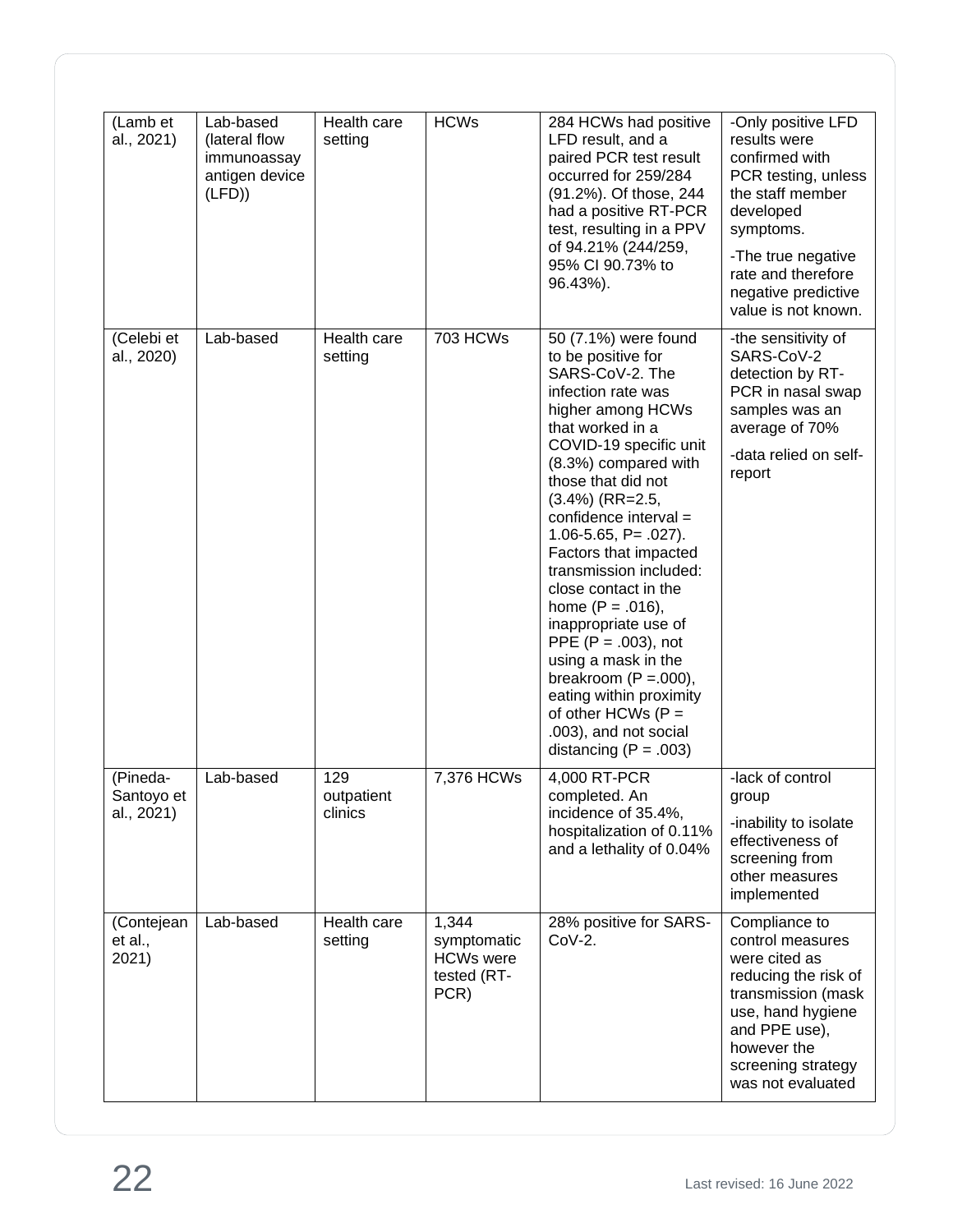#### <span id="page-22-0"></span>*Methods*

#### <span id="page-22-1"></span>*Literature Search*

A literature search was conducted by Susanne King-Jones from Knowledge Resources Services (KRS) within the Knowledge Management Department of Alberta Health Services. KRS searched databases for articles published between June 2020 and May 2022 and included: Ovid MEDLINE, PubMed, TRIP Pro, Google Scholar, LitCOVID, WHO COVID-19 Research Database, Centre for Evidence-Based Medicine (CEBM), National Institute for Health and Care Excellence (NICE), medRxiv, Cochrane Library, EBSCO COVID-19 Information Portal, Centers for Disease Control and Prevention, and CADTH. The full search strategy is included below. Briefly, the search strategy involved combinations of the following concepts:

- COVID-19 and related respiratory illnesses
- Screening
- Healthcare worker / healthcare setting
- Visitors

Articles identified by KRS in their search were initially screened by the librarian for obvious irrelevance. 85 articles were identified by KRS with references and abstracts provided for further review. Articles were screened by title and abstract against the inclusion/exclusion criteria listed in Table 1 below. 85 articles underwent full-text review and a further 48 articles were excluded from the review in accordance with the inclusion/exclusion criteria stated below. 37 articles from the database search were included in the evidence review, and seven were included *ad hoc*.

| <b>Inclusion Criteria</b>    | <b>Exclusion Criteria</b>                       |
|------------------------------|-------------------------------------------------|
| Any population               | Article is not from a credible source           |
| Describes screening model    | Article does not have a clear research question |
| for COVID-19                 | or issue                                        |
| Screening is used in         | Presented data/evidence is not sufficient to    |
| healthcare settings          | address the research questions                  |
| Reports program outcomes     | Describes screening program for mental health,  |
| or metrics                   | substance misuse, STIs, chronic disease, non-   |
| Reports program economic     | respiratory pathogen                            |
| outcomes                     | Screening for disease in patients               |
| Published June 2020-May      | Does not describe program outcomes or metrics   |
| 2022                         | Routine disease screening programs (eg. for     |
| Any jurisdiction             | migrants, other non-HCW populations)            |
| Grey literature, systematic  | Public surveillance protocols<br>$\blacksquare$ |
| reviews, controlled studies, | Describes implementation with no outcome        |
| evaluation studies,          | metrics                                         |
| conference                   | Non-human study                                 |
| abstracts/poster             | Editorial, commentary, opinion-based letter,    |
|                              | study protocol                                  |

**Table 1**. Inclusion and exclusion criteria for results of the literature search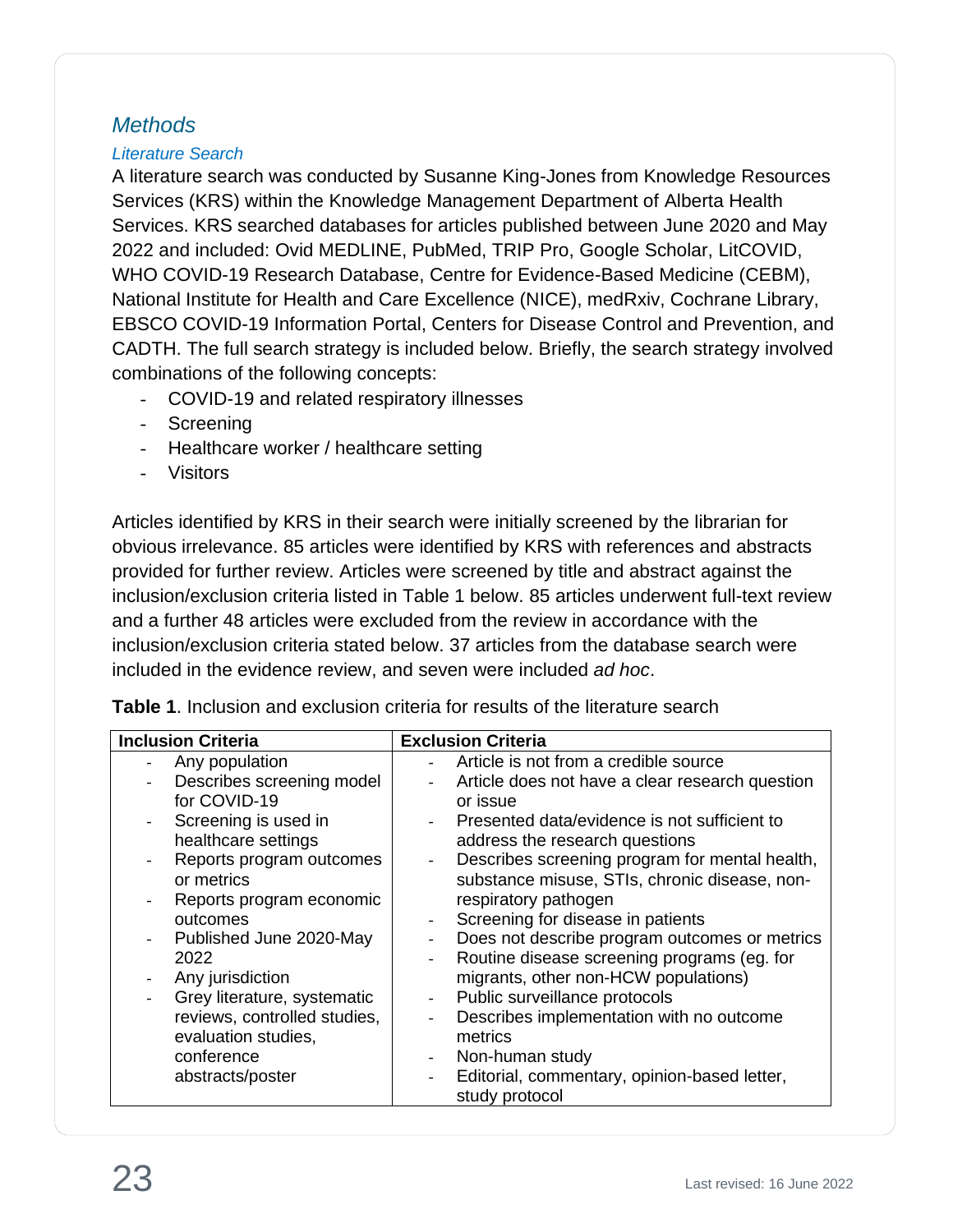#### <span id="page-23-0"></span>*Critical Evaluation of the Evidence*

Exclusion criteria for study quality were adapted from the Mixed Methods Appraisal Tool (MMAT) (Hong et al., 2018). Potential articles were evaluated on three criteria: 1) Peer reviewed or from a reputable source; 2) Clear research question or issue; 3) Whether the presented data/evidence is appropriate to address the research question. Preprints and non peer-reviewed literature (such as commentaries and letters from credible journals) are not excluded out of hand due to the novelty of COVID-19 and the speed with which new evidence is available.

Table 2 below is a narrative summary of the body of evidence included in this review. The categories, format, and suggested information for inclusion were adapted from the Oxford Centre for Evidence-Based Medicine, the Cochrane Library, and the AGREE Trust (Urwin, Gavinder & Graziadio, 2020; Viswanathan et al, 2012; Wynants et al., 2020; Brouwers et al., 2010).

|                      | <b>Description</b>                                                                                                                                                                                                                                                                                                                                                                                                                          |
|----------------------|---------------------------------------------------------------------------------------------------------------------------------------------------------------------------------------------------------------------------------------------------------------------------------------------------------------------------------------------------------------------------------------------------------------------------------------------|
| <b>Volume</b>        | 44 articles were included in this review. Almost all studies were<br>observational, however, 6 modelling studies and 2 systematic reviews were<br>included in the literature.                                                                                                                                                                                                                                                               |
| Quality              | There is robust data exploring screening HCWs for SARS-CoV-2 by RT-PCR<br>testing, primarily reporting incidence. However, there is a significant research<br>gap in identifying the impact HCW and/or visitor screening has on outcomes<br>such as transmission within health care settings.<br>Modeling studies are present in the literature and may not truly<br>$\bullet$<br>represent human behavior, and are often setting specific. |
| <b>Applicability</b> | There is no reason to believe that the evidence presented here would not be<br>applicable to Alberta. Most of the evidence comes from jurisdictions with<br>highly developed healthcare systems with similar HCW ethical frameworks.                                                                                                                                                                                                        |
| <b>Consistency</b>   | The evidence was consistent. There were no obvious outliers or dissenting<br>articles.                                                                                                                                                                                                                                                                                                                                                      |

**Table 2**. Narrative overview of the literature included in this review.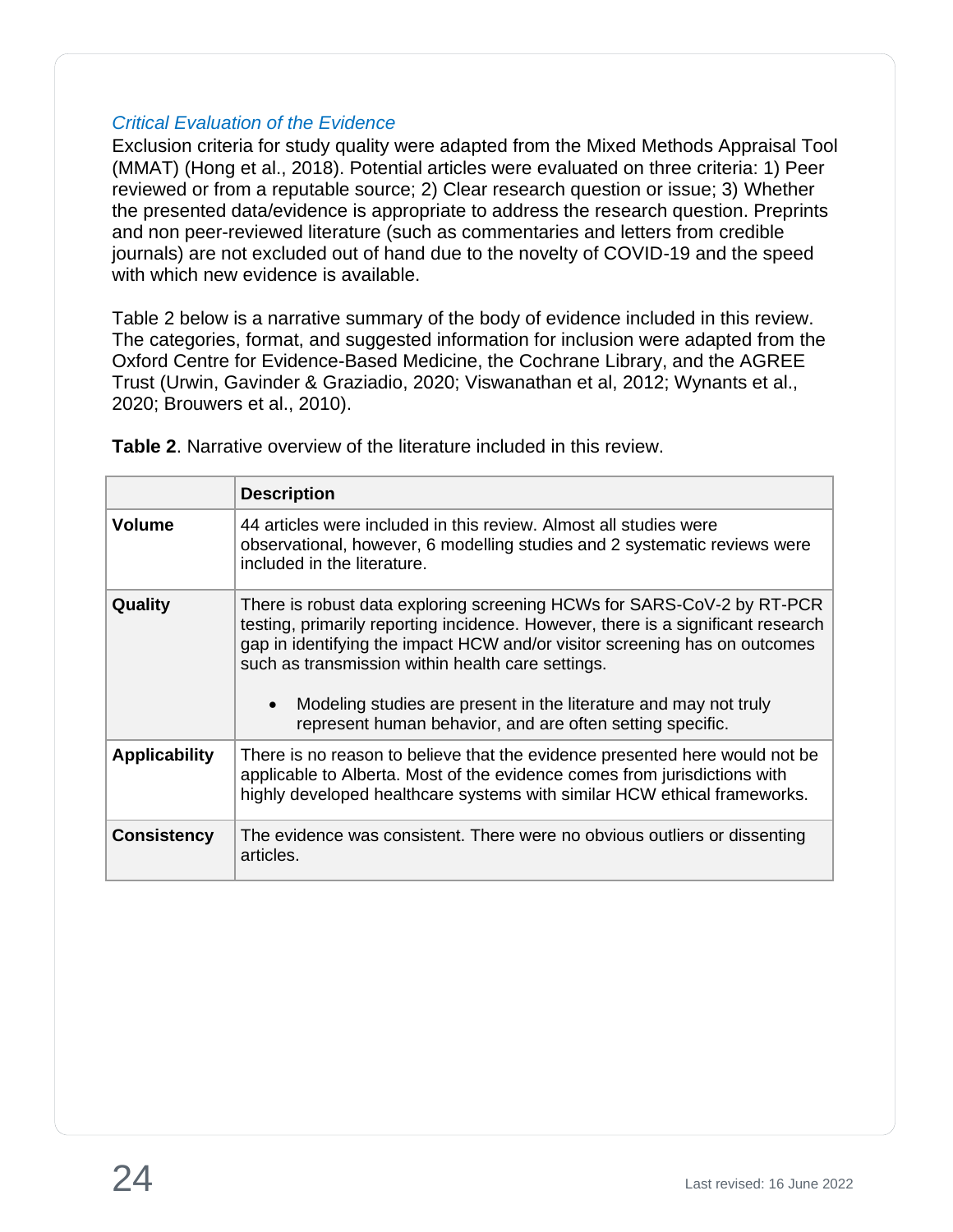## <span id="page-24-0"></span>*Search Strategy*

Database(s): **Ovid MEDLINE(R) and In-Process & Other Non-Indexed Citations and Daily** June 2020- May 2022 **& Ovid Healthstar** 1966 to March 2020; **CINAHL Complete EBSCO & Google Scholar.**

#### Medline

| #  | <b>Searches</b>                 | <b>Results</b> |
|----|---------------------------------|----------------|
| 1  | exp COVID-19/                   | 159581         |
| 2  | Mass Screening/                 | 113351         |
| 3  | screen*.ti,ab.                  | 874745         |
| 4  | (fit adj1 work).ti,ab.          | 30             |
| 5  | (fitness adj1 work).ti,ab.      | 143            |
| 6  | (return adj1 work).ti,ab.       | 139            |
| 7  | Return to Work/                 | 3349           |
| 8  | 2 or 3 or 4 or 5 or 6 or 7      | 908378         |
| 9  | healthcare worker*.ti,ab.       | 17171          |
| 10 | health care worker*.ti,ab.      | 16500          |
| 11 | healthcare professionals.ti,ab. | 29270          |
| 12 | Medical Staff/                  | 2862           |
| 13 | *Personnel, Hospital/           | 9691           |
| 14 | 9 or 10 or 11 or 12 or 13       | 72519          |
| 15 | 1 and 8 and 14                  | 608            |
| 16 | testing.ti,ab.                  | 633144         |
| 17 | 15 not 16                       | 449            |
| 18 | limit 17 to english language    | 438            |
| 19 | limit 18 to yr="2020 -Current"  | 438            |
| 20 | performance.ti,ab.              | 1139746        |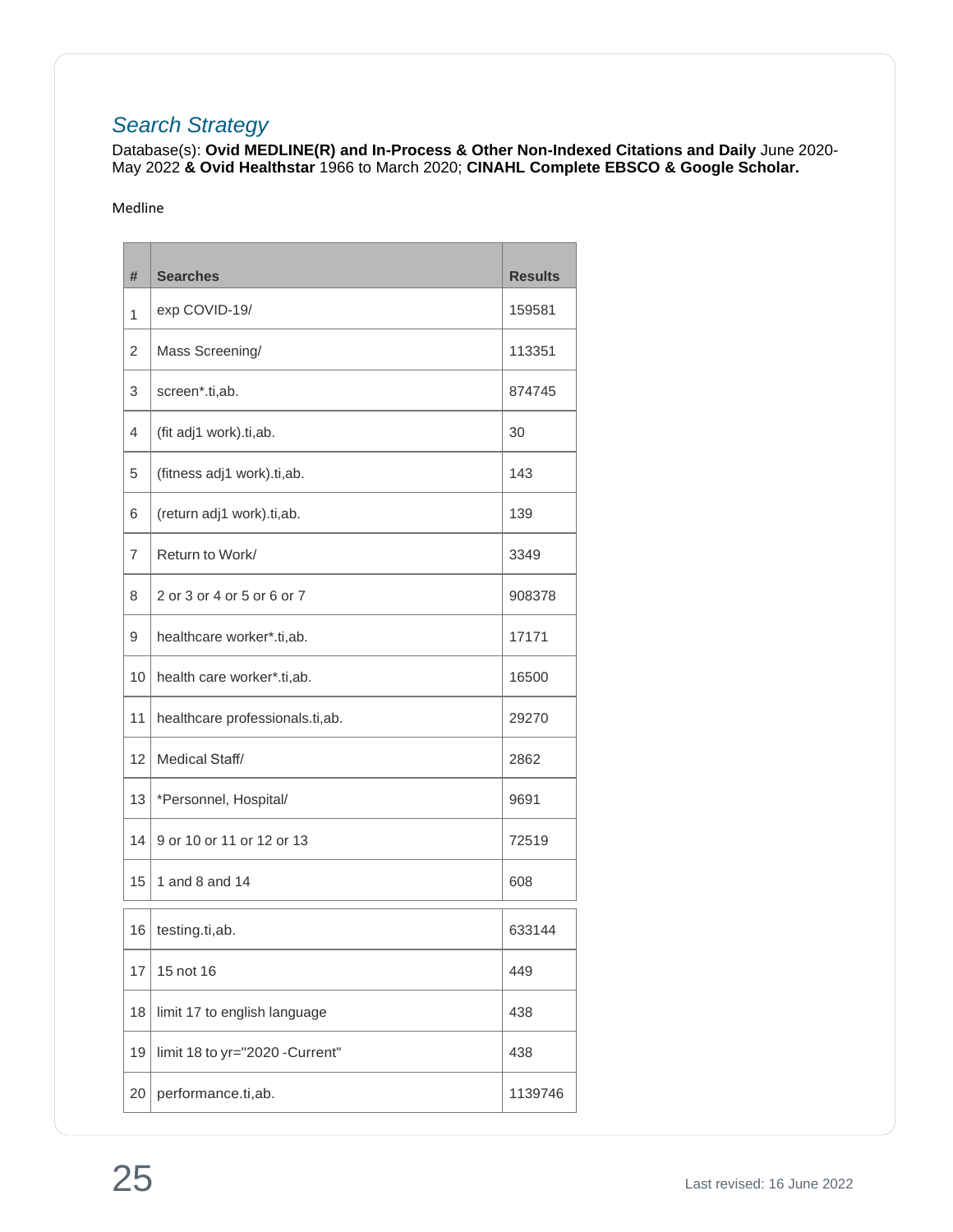| 21 | Effectiveness.ti,ab.                                     | 526206   |
|----|----------------------------------------------------------|----------|
| 22 | Pandemics/pc [Prevention & Control]                      | 13532    |
| 23 | outcome*.ti,ab.                                          | 2078788  |
| 24 | strateg*.ti,ab.                                          | 1335437  |
| 25 | assessment*.ti,ab.                                       | 1231631  |
| 26 | evaluat*.ti,ab.                                          | 4036060  |
| 27 | detect*.ti,ab.                                           | 2607328  |
| 28 | effect*.ti,ab.                                           | 7744402  |
| 29 | prevent*.ti,ab.                                          | 1605031  |
| 30 | 20 or 21 or 22 or 23 or 24 or 25 or 26 or 27 or 28 or 29 | 14656426 |
| 31 | 19 and 30                                                | 333      |

#### Healthstar Ovid 1966 to March 2022

| #              | <b>Searches</b>            | <b>Results</b> |
|----------------|----------------------------|----------------|
| 1              | exp COVID-19/              | 121113         |
| $\overline{2}$ | Mass Screening/            | 112137         |
| 3              | screen*.ti,ab.             | 488508         |
| 4              | (fit adj1 work).ti,ab.     | 23             |
| 5              | (fitness adj1 work).ti,ab. | 129            |
| 6              | (return adj1 work).ti,ab.  | 121            |
| $\overline{7}$ | Return to Work/            | 3258           |
| 8              | 2 or 3 or 4 or 5 or 6 or 7 | 521807         |
| 9              | healthcare worker*.ti,ab.  | 12598          |
| 10             | health care worker*.ti,ab. | 13383          |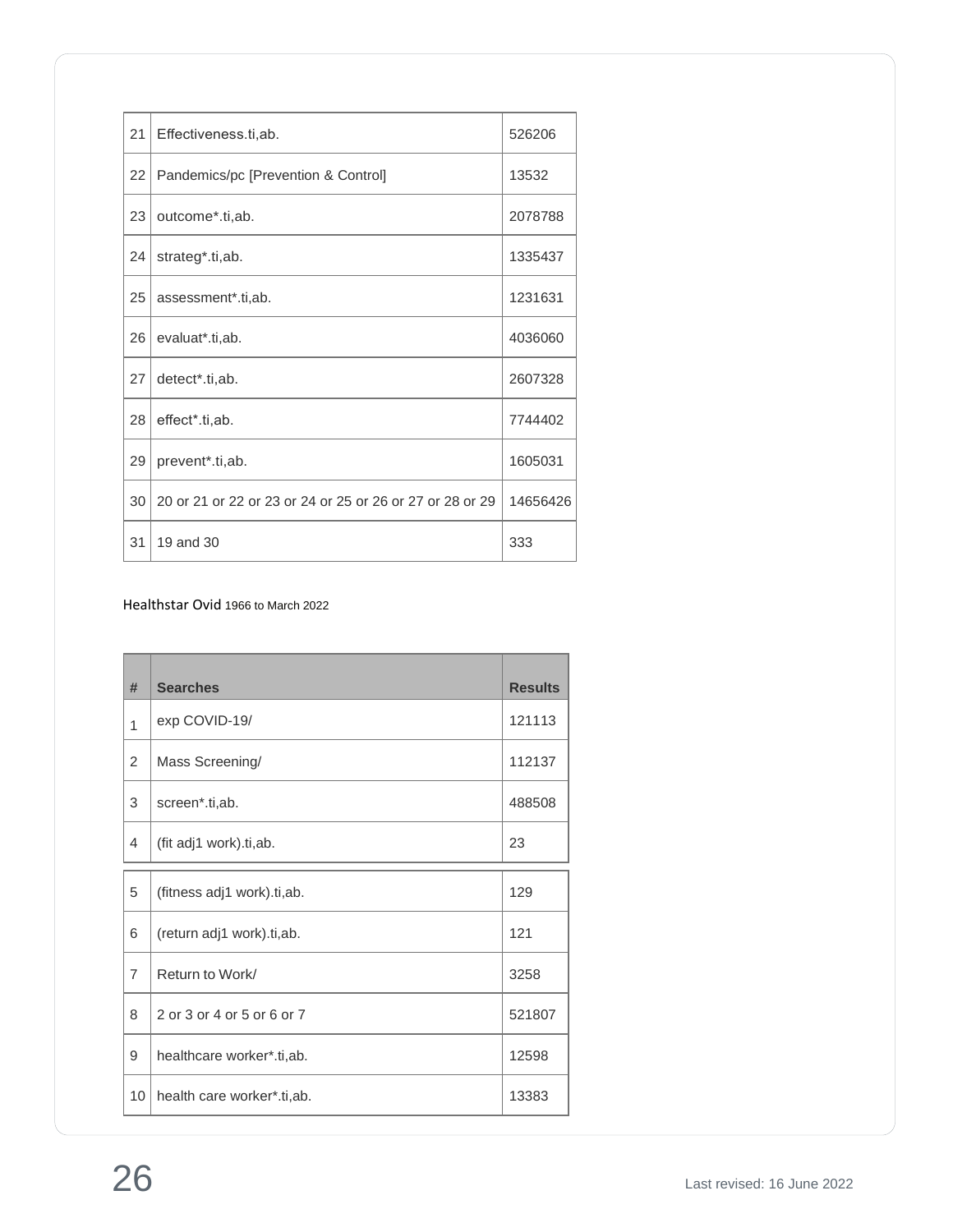| 11 | healthcare professionals.ti,ab.                          | 22246   |
|----|----------------------------------------------------------|---------|
| 12 | Medical Staff/                                           | 2713    |
| 13 | *Personnel, Hospital/                                    | 9146    |
| 14 | 9 or 10 or 11 or 12 or 13                                | 57653   |
| 15 | 1 and 8 and 14                                           | 549     |
| 16 | testing.ti,ab.                                           | 373723  |
| 17 | 15 not 16                                                | 408     |
| 18 | limit 17 to english language                             | 398     |
| 19 | limit 18 to yr="2020 -Current"                           | 398     |
| 20 | performance.ti,ab.                                       | 575263  |
| 21 | Effectiveness.ti,ab.                                     | 351390  |
| 22 | Pandemics/pc [Prevention & Control]                      | 12531   |
| 23 | outcome*.ti,ab.                                          | 1508230 |
| 24 | strateg*.ti,ab.                                          | 768936  |
| 25 | assessment*.ti,ab.                                       | 826145  |
| 26 | evaluat*.ti,ab.                                          | 2281731 |
| 27 | detect*.ti,ab.                                           | 1080891 |
| 28 | effect*.ti,ab.                                           | 3297871 |
| 29 | prevent*.ti,ab.                                          | 895232  |
| 30 | 20 or 21 or 22 or 23 or 24 or 25 or 26 or 27 or 28 or 29 | 7153391 |
| 31 | 19 and 30                                                | 301     |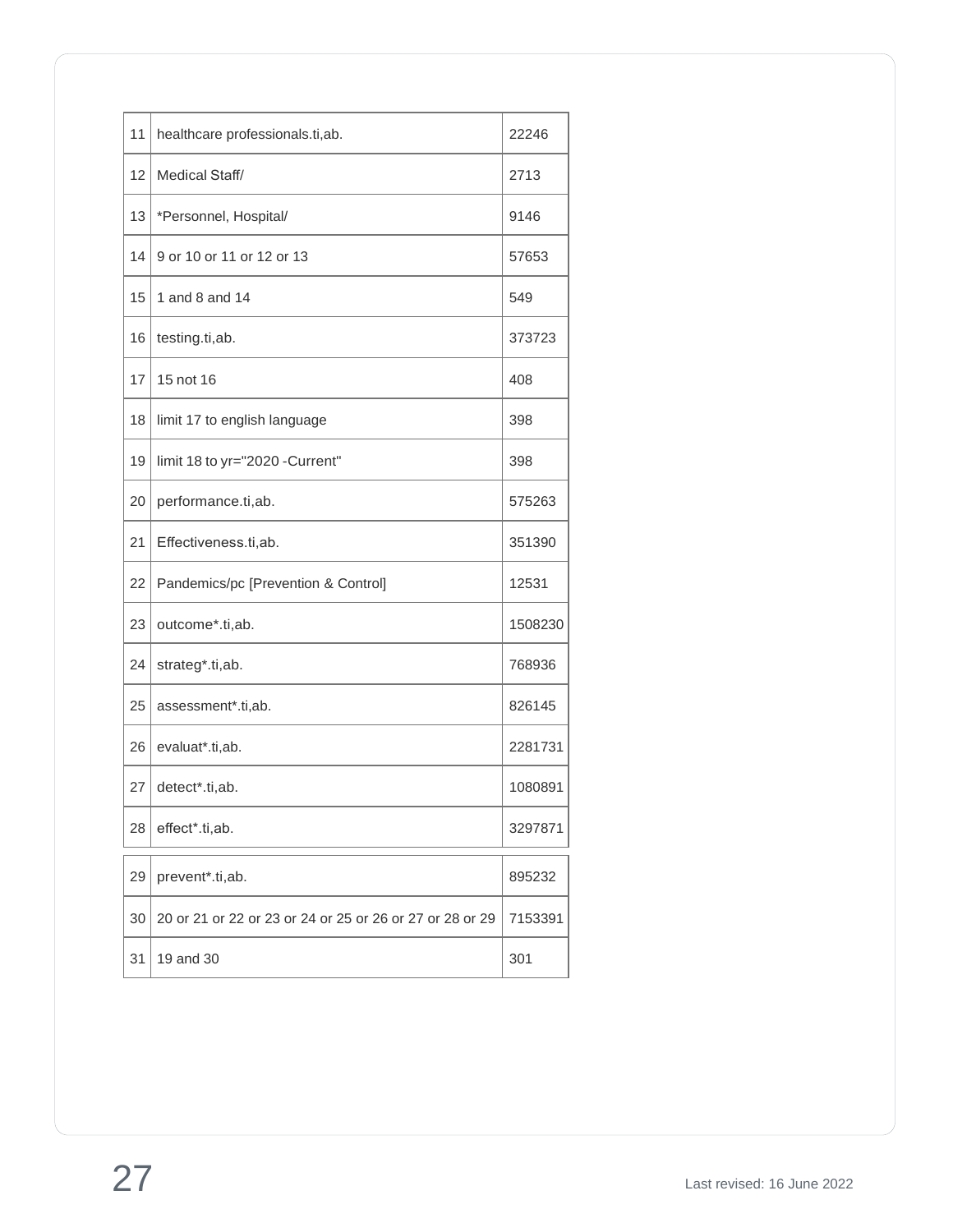#### CINAHL Complete EBSCO

| #              | Query                                                                                                                                                                                                                                                  | <b>Results</b> |
|----------------|--------------------------------------------------------------------------------------------------------------------------------------------------------------------------------------------------------------------------------------------------------|----------------|
| S <sub>9</sub> | S7 AND S8 Published Date: 20200101-20221231                                                                                                                                                                                                            | 68             |
| S <sub>8</sub> | TI (healthcare workers or healthcare professional or healthcare provider<br>or healthcare personnel or doctor or nurse ) OR AB (healthcare workers<br>or healthcare professional or healthcare provider or healthcare<br>personnel or doctor or nurse) | 511,819        |
| S7             | S1 AND S6                                                                                                                                                                                                                                              | 266            |
| S <sub>6</sub> | S <sub>2</sub> OR S <sub>3</sub> OR S <sub>4</sub> OR S <sub>5</sub>                                                                                                                                                                                   | 14,853         |
| S <sub>5</sub> | TI return to work OR AB return to work                                                                                                                                                                                                                 | 5,563          |
| S <sub>4</sub> | TI fit for work OR AB fit for work                                                                                                                                                                                                                     | 187            |
| S <sub>3</sub> | TI self-assess* OR AB self-assess*                                                                                                                                                                                                                     | 8,818          |
| S <sub>2</sub> | "symptom screening" OR "symptomatic screening" OR "asymptomatic<br>screening"                                                                                                                                                                          | 332            |
| S <sub>1</sub> | covid-19 or coronavirus or 2019-ncov or sars-cov-2 or cov-19                                                                                                                                                                                           | 98,810         |

#### Google Scholar

(COVID-19 OR sars-cov-2 OR cov-19) AND ("symptom screening" OR "symptoma3c screening" OR "asymptoma3c screening" OR "return to work" OR "fit for work" OR) AND ("healthcare worker" OR health "care professionals" OR"medical staff")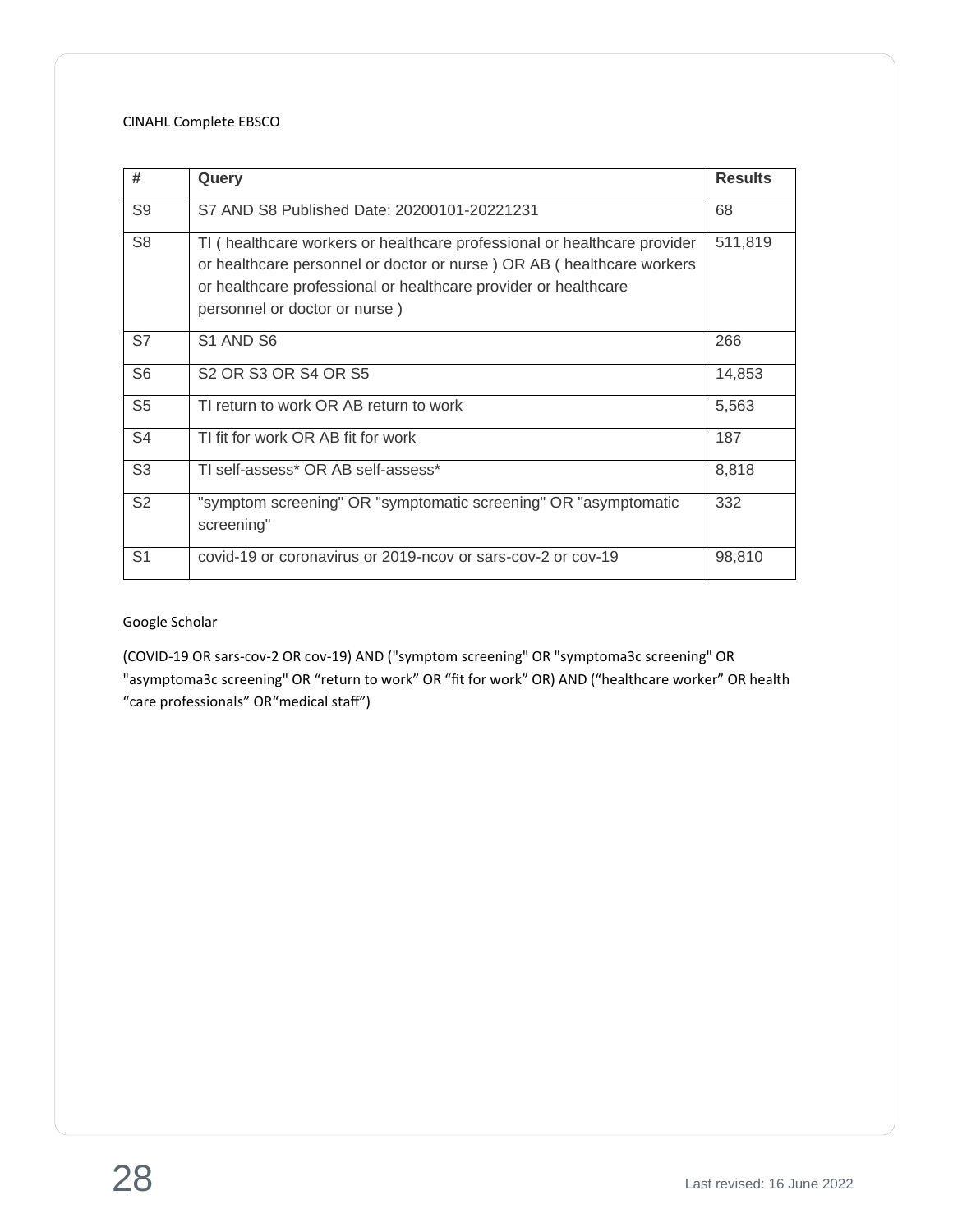## <span id="page-28-0"></span>References

Abdelmoniem, R., Fouad, R., Shawky, S., Amer, K., Elnagdy, T., Hassan, W. A., Ali, A. M., Ezzelarab, M., Gaber, Y., Badary, H. A., Musa, S., Talaat, H., Kassem, A. M., & Tantawi, O. (2021). SARS-CoV-2 infection among asymptomatic healthcare workers of the emergency department in a tertiary care facility. *Journal of Clinical Virology : The Official Publication of the Pan American Society for Clinical Virology*, *134*, 104710. https://doi.org/https://dx.doi.org/10.1016/j.jcv.2020.104710

Amin, A., Corbet, K., & Robertson, L. (2022). *AHS Healthcare Worker COVID-19 Testing Dashboard Summary Report: March 1-may 31, 2021*.

Bielicki, J. A., Duval, X., Gobat, N., Goossens, H., Koopmans, M., Tacconelli, E., & van der Werf, S. (2020). Monitoring approaches for health-care workers during the COVID-19 pandemic. *The Lancet. Infectious Diseases*, *20*(10), e261–e267. https://doi.org/https://dx.doi.org/10.1016/S1473-3099(20)30458-8

Brouwers, M. C., Kho, M. E., Browman, G. P., Burgers, J. S., Cluzeau, F., Feder, G., Fervers, B., Graham, I. D., Grimshaw, J., Hanna, S. E., Littlejohns, P., Makarski, J., Zitzelsberger, L., & AGREE Next Steps Consortium (2010). AGREE II: advancing guideline development, reporting and evaluation in health care. *CMAJ : Canadian Medical Association journal = journal de l'Association medicale canadienne*, *182*(18), E839–E842. Retrieved from:<https://www.ncbi.nlm.nih.gov/pmc/articles/PMC3001530/>

Carrara, E., Ong, D. S. Y., Hussein, K., Keske, S., Johansson, A. F., Presterl, E., Tsioutis, C., Tschudin-Sutter, S., & Tacconelli, E. (2022). ESCMID guidelines on testing for SARS-CoV-2 in asymptomatic individuals to prevent transmission in the health care setting. *Clinical Microbiology and Infection*, *28*(5), 672. https://doi.org/10.1016/J.CMI.2022.01.007

Caselli, D., Loconsole, D., Dario, R., Chironna, M., & Aricò, M. (2021). Effectiveness of Preventive Measures in Keeping Low Prevalence of SARS-CoV-2 Infection in Health Care Workers in a Referral Children's Hospital in Southern Italy. *Pediatric Reports 2021, Vol. 13, Pages 118-124*, *13*(1), 118–124. https://doi.org/10.3390/PEDIATRIC13010017

Center for Disease Control and Prevention. (2020). *Management of Visitors to Healthcare Facilities in the Context of COVID-19: Non-US Healthcare Settings | CDC*. https://www.cdc.gov/coronavirus/2019-ncov/hcp/non-us-settings/hcf-visitors.html

Chin, E. T., Huynh, B. Q., Chapman, L. A. C., Murrill, M., Basu, S., & Lo, N. C. (2021). Frequency of Routine Testing for Coronavirus Disease 2019 (COVID-19) in High-risk Healthcare Environments to Reduce Outbreaks. *Clinical Infectious Diseases*, *73*(9),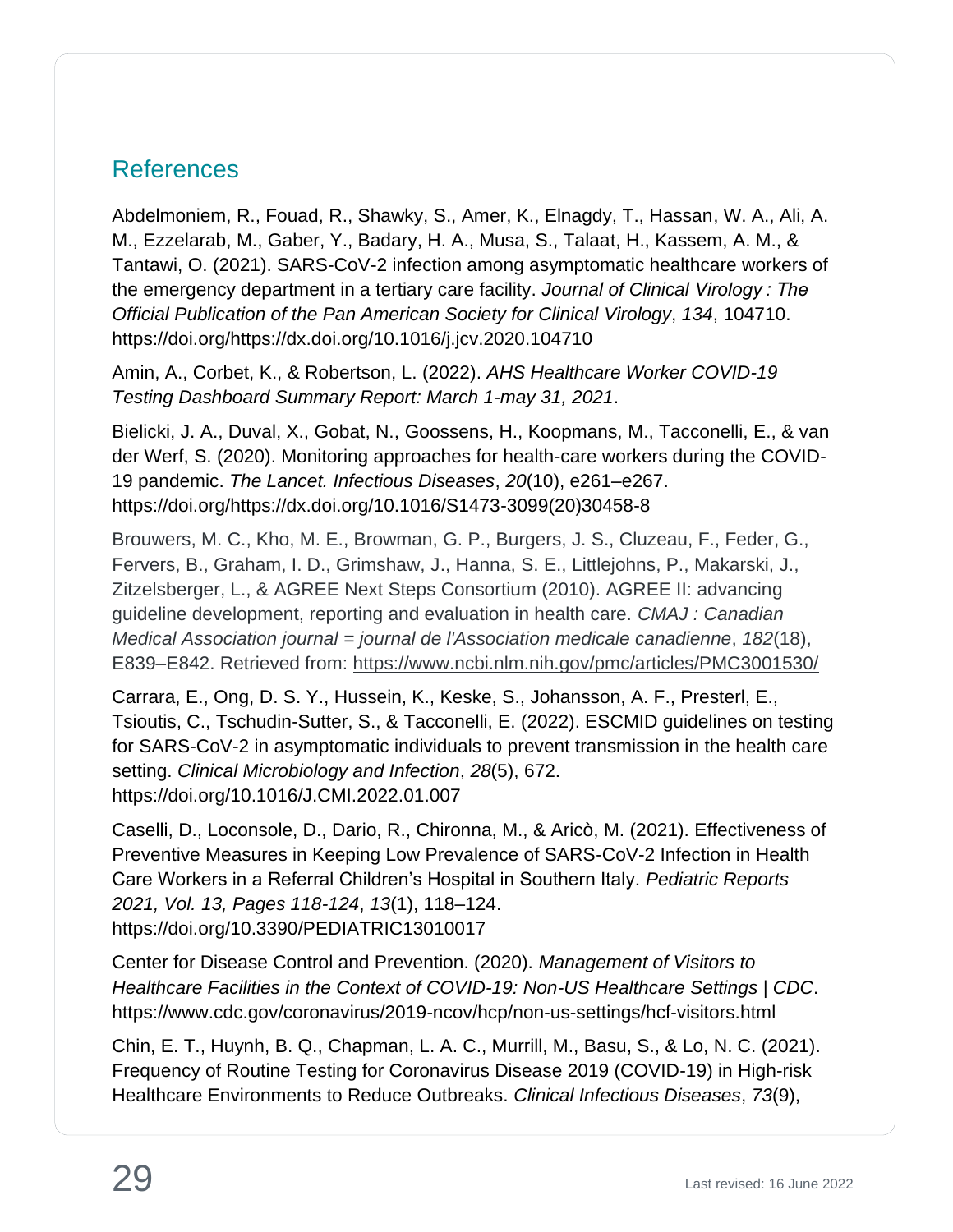E3127–E3129. https://doi.org/10.1093/cid/ciaa1383

Contejean, A., Leporrier, J., Canoui, E., Alby-Laurent, F., Lafont, E., Beaudeau, L., Parize, P., Lecieux, F., Greffet, A., Cheron, G., Gauzit, R., Fourgeaud, J., L'Honneur, A.-S., Treluyer, J.-M., Charlier, C., Casetta, A., Frange, P., Leruez-Ville, M., Rozenberg, F., … Kerneis, S. (2021). Comparing Dynamics and Determinants of Severe Acute Respiratory Syndrome Coronavirus 2 Transmissions Among Healthcare Workers of Adult and Pediatric Settings in Central Paris. *Clinical Infectious Diseases : An Official Publication of the Infectious Diseases Society of America*, *72*(2), 257–264. https://doi.org/https://dx.doi.org/10.1093/cid/ciaa977

Coppeta, L., Somma, G., Ippoliti, L., Ferrari, C., D'Alessandro, I., Pietroiusti, A., & Trabucco Aurilio, M. (2020). Contact Screening for Healthcare Workers Exposed to Patients with COVID-19. *International Journal of Environmental Research and Public Health*, *17*(23). https://doi.org/https://dx.doi.org/10.3390/ijerph17239082

Duan, P., Deng, Z.-Q., Pan, Z.-Y., & Wang, Y.-P. (2020). Safety considerations during return to work in the context of stable COVID-19 epidemic control: an analysis of health screening results of all returned staff from a hospital. *Epidemiology and Infection*, *148*, e214–e214. https://doi.org/https://dx.doi.org/10.1017/S0950268820002150

En Wee, L., Philip Conceicao, E., Xiang-Ying Sim, J., Kyawt Aung, M., & Venkatachalam, I. (2021). The impact of visitor restrictions on health care-associated respiratory viral infections during the COVID-19 pandemic: Experience of a tertiary hospital in Singapore. *American Journal of Infection Control*, *49*, 134–135. https://doi.org/10.1016/j.ajic.2020.09.007

Evans, S., Agnew, E., Vynnycky, E., Stimson, J., Bhattacharya, A., Rooney, C., Warne, B., & Robotham, J. (2021). The impact of testing and infection prevention and control strategies on within-hospital transmission dynamics of COVID-19 in English hospitals. *Philosophical Transactions of the Royal Society B: Biological Sciences*, *376*(1829), 20200268. https://doi.org/10.1098/rstb.2020.0268

Goguet, E., Powers III, J. H., Olsen, C. H., Tribble, D. R., Davies, J., Illinik, L., Jackson-Thompson, B. M., Hollis-Perry, M., Maiolatesi, S. E., Pollett, S., Duplessis, C. A., Wang, G., Ramsey, K. F., Reyes, A. E., Alcorta, Y., Wong, M. A., Ortega, O., Parmelee, E., Lindrose, A. R., … Mitre, E. (2022). Prospective Assessment of Symptoms to Evaluate Asymptomatic SARS-CoV-2 Infections in a Cohort of Health Care Workers. *Open Forum Infectious Diseases*, *9*(3), ofac030–ofac030. https://doi.org/10.1093/ofid/ofac030

Grassly, N. C., Pons-Salort, M., Parker, E. P. K., White, P. J., Ferguson, N. M., Ainslie, K., Baguelin, M., Bhatt, S., Boonyasiri, A., Brazeau, N., Cattarino, L., Coupland, H., Cucunuba, Z., Cuomo-Dannenburg, G., Dighe, A., Donnelly, C., van Elsland, S. L., FitzJohn, R., Flaxman, S., … Xi, X. (2020). Comparison of molecular testing strategies for COVID-19 control: a mathematical modelling study. *The Lancet. Infectious Diseases*,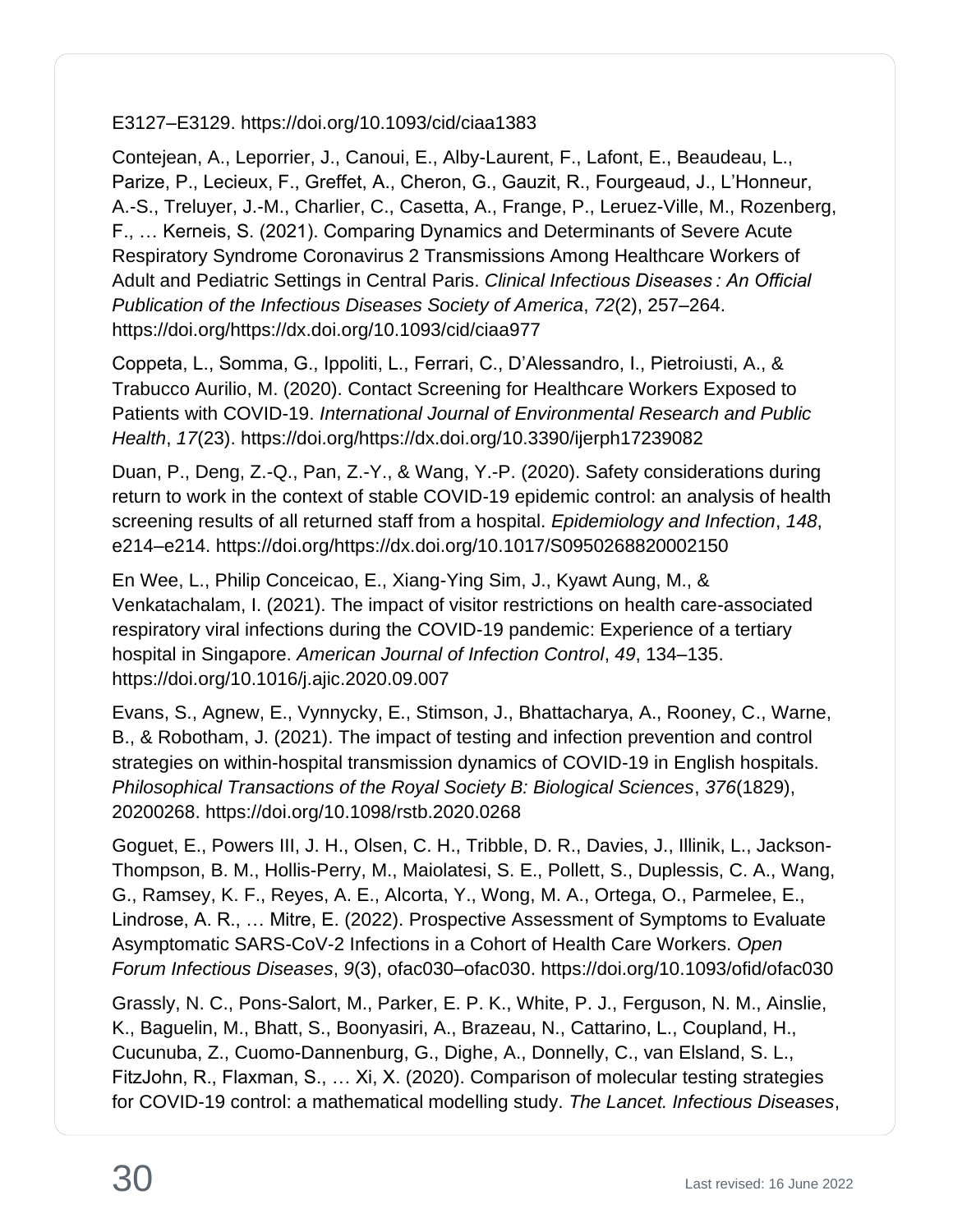#### *20*(12), 1381. https://doi.org/10.1016/S1473-3099(20)30630-7

Hong, Quan Nha et al. (2018). The Mixed Methods Appraisal Tool (MMAT) Version 2018 for Information Professionals and Researchers'. 1 Jan. 2018 : 285 – 291. Retrieved from:

[http://mixedmethodsappraisaltoolpublic.pbworks.com/w/file/fetch/127916259/MMAT\\_20](http://mixedmethodsappraisaltoolpublic.pbworks.com/w/file/fetch/127916259/MMAT_2018_criteria-manual_2018-08-01_ENG.pdf) [18\\_criteria-manual\\_2018-08-01\\_ENG.pdf](http://mixedmethodsappraisaltoolpublic.pbworks.com/w/file/fetch/127916259/MMAT_2018_criteria-manual_2018-08-01_ENG.pdf)

Jaswaney, R., Davis, A., Cadigan, R. J., Waltz, M., Brassfield, E. R., Forcier, B., & Joyner, B. L. (2021). Hospital Policies during COVID-19: An Analysis of Visitor Restrictions. *Journal of Public Health Management and Practice*. https://doi.org/10.1097/PHH.0000000000001320

Jones, N. K., Rivett, L., Sparkes, D., Forrest, S., Sridhar, S., Young, J., Pereira-Dias, J., Cormie, C., Gill, H., Reynolds, N., Wantoch, M., Routledge, M., Warne, B., Levy, J., Jiménez, W. D. C., Samad, F. N. B., McNicholas, C., Ferris, M., Gray, J., … Samad, F. N. B. (2020). Effective control of sars-cov-2 transmission between healthcare workers during a period of diminished community prevalence of covid-19. *ELife*, *9*, 1–10. https://doi.org/10.7554/ELIFE.59391

Judson, T. J., Odisho, A. Y., Young, J. J., Bigazzi, O., Steuer, D., Gonzales, R., & Neinstein, A. B. (2020). Implementation of a digital chatbot to screen health system employees during the COVID-19 pandemic. *Journal of the American Medical Informatics Association : JAMIA*, *27*(9), 1450–1455. https://doi.org/https://dx.doi.org/10.1093/jamia/ocaa130

Kitano, T., Piché-Renaud, P. P., Groves, H. E., Streitenberger, L., Freeman, R., & Science, M. (2020). Visitor Restriction Policy on Pediatric Wards During Novel Coronavirus (COVID-19) Outbreak: A Survey Study Across North America. *Journal of the Pediatric Infectious Diseases Society*, *9*(6), 766–768. https://doi.org/10.1093/JPIDS/PIAA126

Lamb, G., Heskin, J., Randell, P., Mughal, N., Moore, L. S. P., Jones, R., Davies, G. W., & Rayment, M. (2021). Real-world evaluation of COVID-19 lateral flow device (LFD) mass-testing in healthcare workers at a London hospital; a prospective cohort analysis. *Journal of Infection*, *83*(4), 452–457. https://doi.org/10.1016/j.jinf.2021.07.038

Larese Filon, F., Purpuri, A., Camata, D., Bovenzi, M., Rui, F., Ronchese, F., De Michieli, P., Marcello, A., Poggianella, M., Confalonieri, M., Salton, F., Confalonieri, P., Ruscio, M., Belgrano, A., Segat, L., D'Agaro, P., & Negro, C. (2021). Low sensitivity of rapid tests detecting anti-CoV-2 IgG and IgM in health care workers' serum for COVID-19 screening. *La Medicina Del Lavoro*, *112*(5), 331–339. https://doi.org/https://dx.doi.org/10.23749/mdl.v112i5.11798

Lichtman, A., Greenblatt, E., Malenfant, J., & Kuo, A. (2021). Universal symptom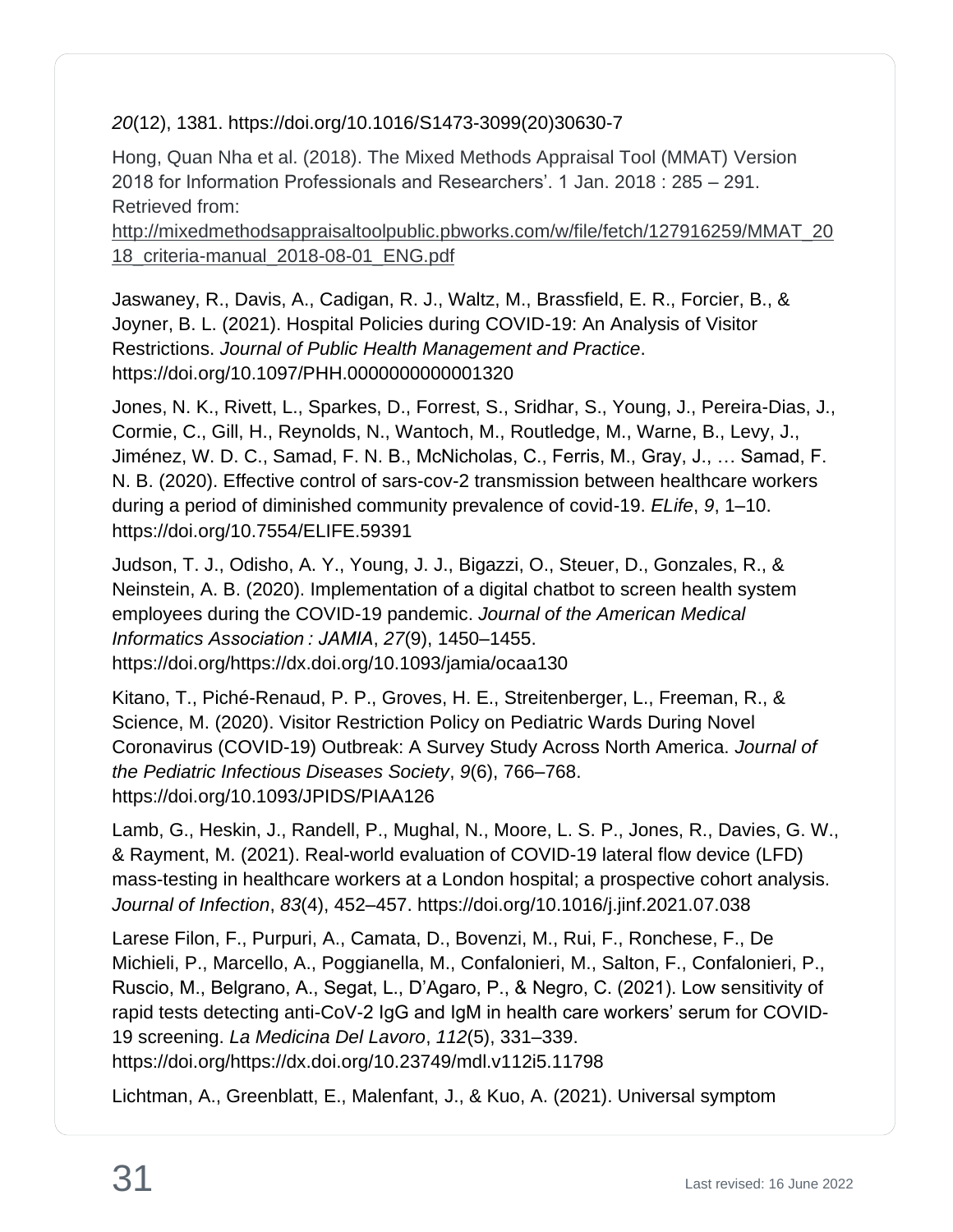monitoring to address presenteeism in healthcare workers. *American Journal of Infection Control*, *49*(8), 1021–1023. https://doi.org/10.1016/j.ajic.2021.02.009

Mostafa, A., Kandil, S., El-Sayed, M. H., Girgis, S., Hafez, H., Yosef, M., Saber, S., Ezzelarab, H., Ramadan, M., Afifi, I., Hassan, F., Elsayed, S., Reda, A., Fattuh, D., Mahmoud, A., Mansour, A., Sabry, M., Habeb, P., Ebeid, F. S., … El-Meteini, M. (2021). Universal COVID-19 screening of 4040 health care workers in a resource-limited setting: an Egyptian pilot model in a university with 12 public hospitals and medical centers. *International Journal of Epidemiology*, *50*(1), 50–61. https://doi.org/10.1093/IJE/DYAA173

Moynan, D., Cagney, M., Dhuthaigh, A. N., Foley, M., Salter, A., Reidy, N., Reidy, P., de Barra, E., & Fitzpatrick, F. (2020). The role of healthcare staff COVID-19 screening in infection prevention & amp; control. *Journal of Infection*, 81(3), e53–e54. https://doi.org/10.1016/j.jinf.2020.06.057

Pham, T. M., Tahir, H., van de Wijgert, J. H. H. M., Van der Roest, B. R., Ellerbroek, P., Bonten, M. J. M., Bootsma, M. C. J., & Kretzschmar, M. E. (2021). Interventions to control nosocomial transmission of SARS-CoV-2: a modelling study. *BMC Medicine*, *19*(1), 211. https://doi.org/https://dx.doi.org/10.1186/s12916-021-02060-y

Pineda-Santoyo, C., Campos-Romero, A., Luna-Ruiz Esparza, M. A., Lopez-Luna, L. E., Sanchez-Zarate, M. E., Zepeda-Gonzalez, A., Fernandez-Rojas, M. A., & Alcantar-Fernandez, J. (2021). Control and Prevention of SARS-CoV-2 Outbreaks among Healthcare Workers from 129 Healthcare Facilities in Mexico. *International Journal of Environmental Research and Public Health*, *18*(22). https://doi.org/https://dx.doi.org/10.3390/ijerph182211772

Remppis, J., Hilberath, J., Ganzenmuller, T., Slavetinsky, C., Vasconcelos, M. K., Gnadig, M., Liese, J., Gopel, S., Lang, P., Heinzel, O., & Renk, H. (2022). Infection control of COVID-19 in pediatric tertiary care hospitals: challenges and implications for future pandemics. *BMC Pediatrics*, *22*(1), 229.

https://doi.org/https://dx.doi.org/10.1186/s12887-022-03299-x

Savitsky, L. M., & Albright, C. M. (2020). Preventing COVID-19 Transmission on Labor and Delivery: A Decision Analysis. *American Journal of Perinatology*, *37*(10), 1031– 1037. https://doi.org/https://dx.doi.org/10.1055/s-0040-1713647

Treibel, T. A., Manisty, C., Andiapen, M., Pade, C., Jensen, M., Fontana, M., Couto-Parada, X., Cutino-Moguel, T., Noursadeghi, M., & Moon, J. C. (2020). Asymptomatic health-care worker screening during the COVID-19 pandemic - Authors' reply. *Lancet (London, England)*, *396*(10260), 1394–1395.

https://doi.org/https://dx.doi.org/10.1016/S0140-6736(20)32211-X